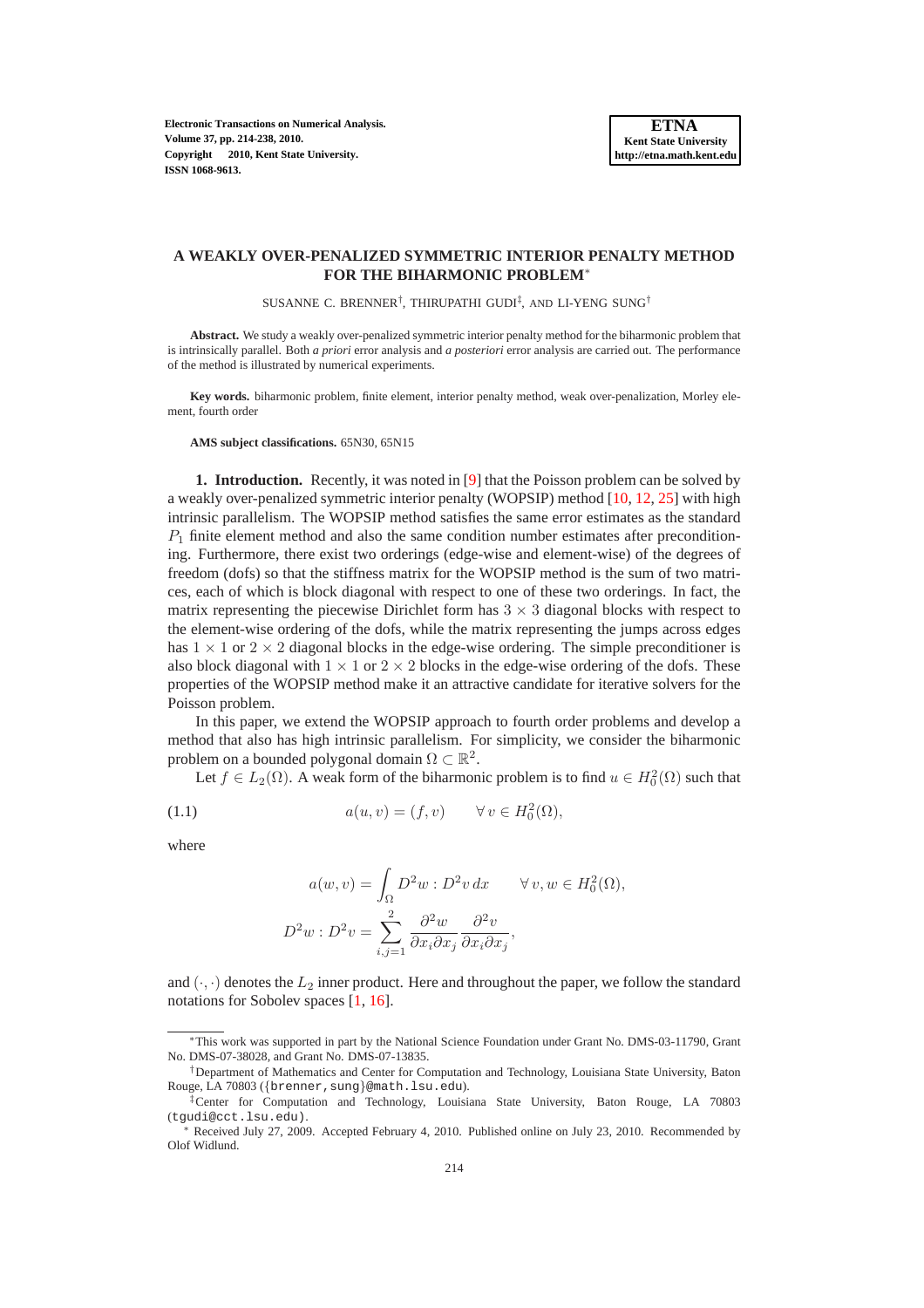Conforming finite element methods for  $(1.1)$  require  $C<sup>1</sup>$  finite elements [\[3](#page-23-5), [15](#page-23-6)] that involve higher order polynomials and hence are quite complicated. Alternatively, one can solve  $(1.1)$  by nonconforming finite elements that involve only low order polynomials. The WOPSIP method in this paper is based on the Morley element [\[23,](#page-23-7) [26\]](#page-24-1). By removing the continuity conditions of the Morley element through weak over-penalization, we obtain an intrinsically parallel finite element method for [\(1.1\)](#page-0-0).

Our goal is to demonstrate theoretically and numerically that the performance of the WOPSIP method is similar to the performance of the Morley finite element method (in terms of the magnitudes of the discretization errors), and that an efficient adaptive algorithm is available for the WOPSIP method. This is an important step before the intrinsic parallelism of the WOPSIP method is further exploited.

The rest of the paper is organized as follows. We introduce some basic definitions in Section [2.](#page-1-0) The WOPSIP method is defined in Section [3.](#page-3-0) Section [4](#page-6-0) contains some preliminary estimates. The *a priori* analysis and *a posteriori* analysis of the WOPSIP method in the energy norm are carried out in Sections [5](#page-9-0) and [6.](#page-12-0) Some extensions of the WOPSIP method are discussed in Section [7.](#page-14-0) Results of numerical experiments are reported in Section [8,](#page-20-0) and we end with some concluding remarks in Section [9.](#page-22-0)

<span id="page-1-0"></span>**2. The set-up.** Let  $\mathcal{T}_h$  be a simplicial triangulation of  $\Omega$ . We adopt the following notation:

 $h_T =$  diameter of T ( $h = \max_{T \in \mathcal{T}_h} h_T$ )  $h_e$  = the length of the edge e  $|T|$  = the area of the triangle T  $m_e$  = the midpoint of the edge e  $\mathcal{E}_h^i$  = the set of all the interior edges of (the triangles of)  $\mathcal{T}_h$  $\mathcal{E}_h^b$  = the set of all the boundary edges of (the triangles of)  $\mathcal{T}_h$  $\mathcal{E}_h = \mathcal{E}_h^i \cup \mathcal{E}_h^b$  $V_h$  = the set of all the vertices of (the triangles of)  $T_h$  $V_T$  = the set of the three vertices of T

 $\mathcal{E}_T$  = the set of the three edges of T

 $\overline{T}_e$  = the set of the triangle(s) in  $\overline{T}_h$  such that  $e \in \mathcal{E}_T$ 

 $\mathcal{E}_p$  = the set of edges in  $\mathcal{E}_h$  that share the common vertex  $p \in \mathcal{V}_h$ 

 $V_e$  = the set of the two endpoints of the edge e

 $v_T = v|_T$ , the restriction of the function v on the triangle T

Let k be a nonnegative integer. We define the piecewise Sobolev space  $H^k(\Omega, \mathcal{T}_h)$  associated with the triangulation  $\mathcal{T}_h$  by

<span id="page-1-1"></span>
$$
H^k(\Omega, \mathcal{T}_h) = \{ v \in L_2(\Omega) : v_T \in H^k(T) \quad \forall \ T \in \mathcal{T}_h \},
$$

and the semi-norm  $|\cdot|_{H^k(\Omega, \mathcal{T}_h)}$  by

(2.1) 
$$
|v|_{H^k(\Omega, \mathcal{T}_h)}^2 = \sum_{T \in \mathcal{T}_h} |v|_{H^k(T)}^2.
$$

Let  $e \in \mathcal{E}_h^i$  be a common edge of the triangles  $T_\pm \in \mathcal{T}_h$ . For  $v \in H^1(\Omega, \mathcal{T}_h)$ , we define the jump  $[v]_e$  of v across e (in the sense of trace) by

$$
[\![v]\!]_e = v_+ - v_-,
$$

where  $v_{\pm} = v|_{T_{\pm}}$ . If  $v \in H^2(\Omega, \mathcal{T}_h)$  and p belongs to the closure of e, we define

$$
[v(p)]_e = [v]_e(p) = v_+(p) - v_-(p).
$$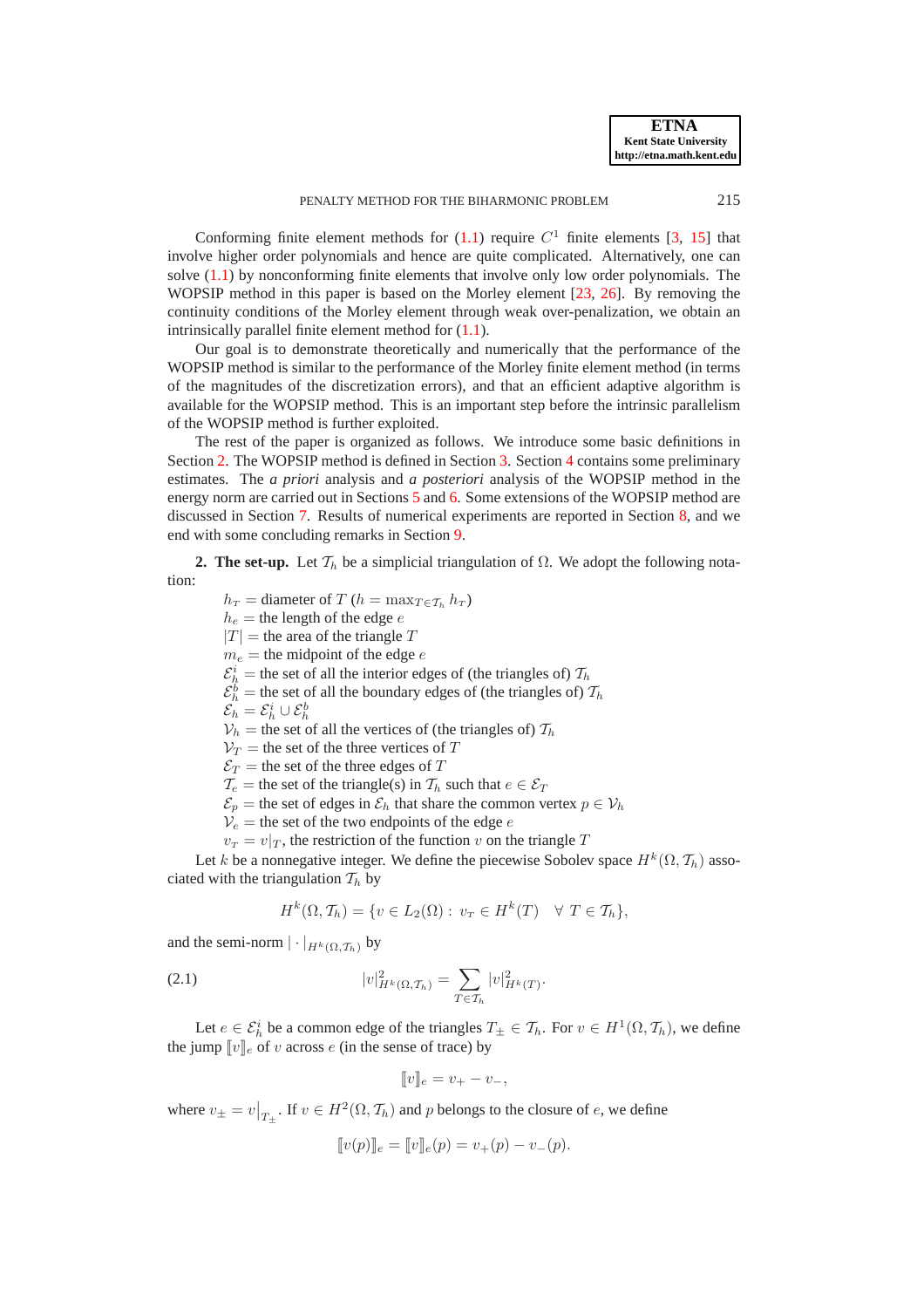Let  $n_e$  be the unit normal of e pointing from  $T_$  to  $T_+$  and  $t_e$  be the unit tangent vector of e obtained by rotating  $n_e$  through a counterclockwise right angle (cf. Figure [2.1\)](#page-2-0). For any  $v \in H^2(\Omega, \mathcal{T}_h)$ , we define the jumps and means of the normal and tangential derivatives of  $v$ across e by

$$
\begin{bmatrix}\n\frac{\partial v}{\partial n}\n\end{bmatrix}_e = \frac{\partial v_+}{\partial n_e}\bigg|_e - \frac{\partial v_-}{\partial n_e}\bigg|_e\n\quad \text{and} \quad\n\begin{Bmatrix}\n\frac{\partial v}{\partial n}\n\end{Bmatrix}_e = \frac{1}{2} \left(\frac{\partial v_+}{\partial n_e}\bigg|_e + \frac{\partial v_-}{\partial n_e}\bigg|_e\right),
$$
\n
$$
\begin{bmatrix}\n\frac{\partial v}{\partial t}\n\end{bmatrix}_e = \frac{\partial v_+}{\partial t_e}\bigg|_e - \frac{\partial v_-}{\partial t_e}\bigg|_e\n\quad \text{and} \quad\n\begin{Bmatrix}\n\frac{\partial v}{\partial t}\n\end{Bmatrix}_e = \frac{1}{2} \left(\frac{\partial v_+}{\partial t_e}\bigg|_e + \frac{\partial v_-}{\partial t_e}\bigg|_e\right).
$$

If  $v \in H^3(\Omega, \mathcal{T}_h)$ , the pointwise values of the jumps and means of the derivatives are welldefined. Similarly, for any  $v \in H^3(\Omega, \mathcal{T}_h)$ , we define the jumps and means of the second order derivatives of  $v$  across  $e$  by

$$
\begin{split}\n\left[\frac{\partial^2 v}{\partial n^2}\right]_e &= \left.\frac{\partial^2 v_+}{\partial n_e^2}\right|_e - \left.\frac{\partial^2 v_-}{\partial n_e^2}\right|_e \\
\left[\frac{\partial^2 v}{\partial n \partial t}\right]_e &= \left.\frac{\partial^2 v_+}{\partial n_e \partial t_e}\right|_e - \left.\frac{\partial^2 v_-}{\partial n_e \partial t_e}\right|_e\n\end{split}\n\text{ and }\n\left\{\n\left(\frac{\partial^2 v}{\partial n^2}\right)_{\!\!\!\!\ell}^p = \frac{1}{2}\left(\left.\frac{\partial^2 v_+}{\partial n_e^2}\right|_e + \left.\frac{\partial^2 v_-}{\partial n_e^2}\right|_e\right),\n\left[\frac{\partial^2 v}{\partial n \partial t}\right]_e = \frac{1}{2}\left(\left.\frac{\partial^2 v_+}{\partial n_e \partial t_e}\right|_e + \left.\frac{\partial^2 v_-}{\partial n_e \partial t_e}\right|_e\right).
$$



FIGURE 2.1. *Two neighboring triangles* T<sup>−</sup> *and* T<sup>+</sup> *that share the edge* e *with the unit normal* n<sup>e</sup> *pointing from*  $T_$ *– into*  $T_+$ *.* 

<span id="page-2-0"></span>Let  $e \in \mathcal{E}_h^b$  be an edge of the triangle  $T \in \mathcal{T}_h$ . We define

$$
\begin{aligned}\n\llbracket v \rrbracket_e &= -v_T \rrbracket_e \\
\llbracket \frac{\partial v}{\partial n} \rrbracket_e &= -\frac{\partial v_T}{\partial n_e} \rrbracket_e\n\end{aligned}\n\quad \text{and} \quad\n\begin{aligned}\n\llbracket \frac{\partial v}{\partial t} \rrbracket_e &= -\frac{\partial v_T}{\partial t_e} \rrbracket_e &\forall v \in H^1(\Omega, \mathcal{T}_h), \\
\llbracket \frac{\partial^2 v}{\partial n^2} \rrbracket_e &= \frac{\partial^2 v_T}{\partial n_e^2} \rrbracket_e &\forall v \in H^2(\Omega, \mathcal{T}_h), \\
\llbracket \frac{\partial^2 v}{\partial n \partial t} \rrbracket_e &= \frac{\partial^2 v_T}{\partial n_e \partial t_e} \rrbracket_e &\forall v \in H^3(\Omega, \mathcal{T}_h),\n\end{aligned}
$$

where  $n_e$  is the unit normal of e pointing towards the outside of  $\Omega$  and  $t_e$  is the unit tangent vector of  $e$  obtained by rotating  $n_e$  through a counterclockwise right angle.

The finite element space  $V<sub>h</sub>$  for the WOPSIP method is the space of discontinuous piecewise quadratic polynomials associated with  $\mathcal{T}_h$ . The Morley finite element space  $\tilde{V}_h^M$  associated with  $\mathcal{T}_h$  is a subspace of  $V_h$ . A function  $v \in V_h$  belongs to  $\tilde{V}_h^M$  if and only if  $(i)$  v is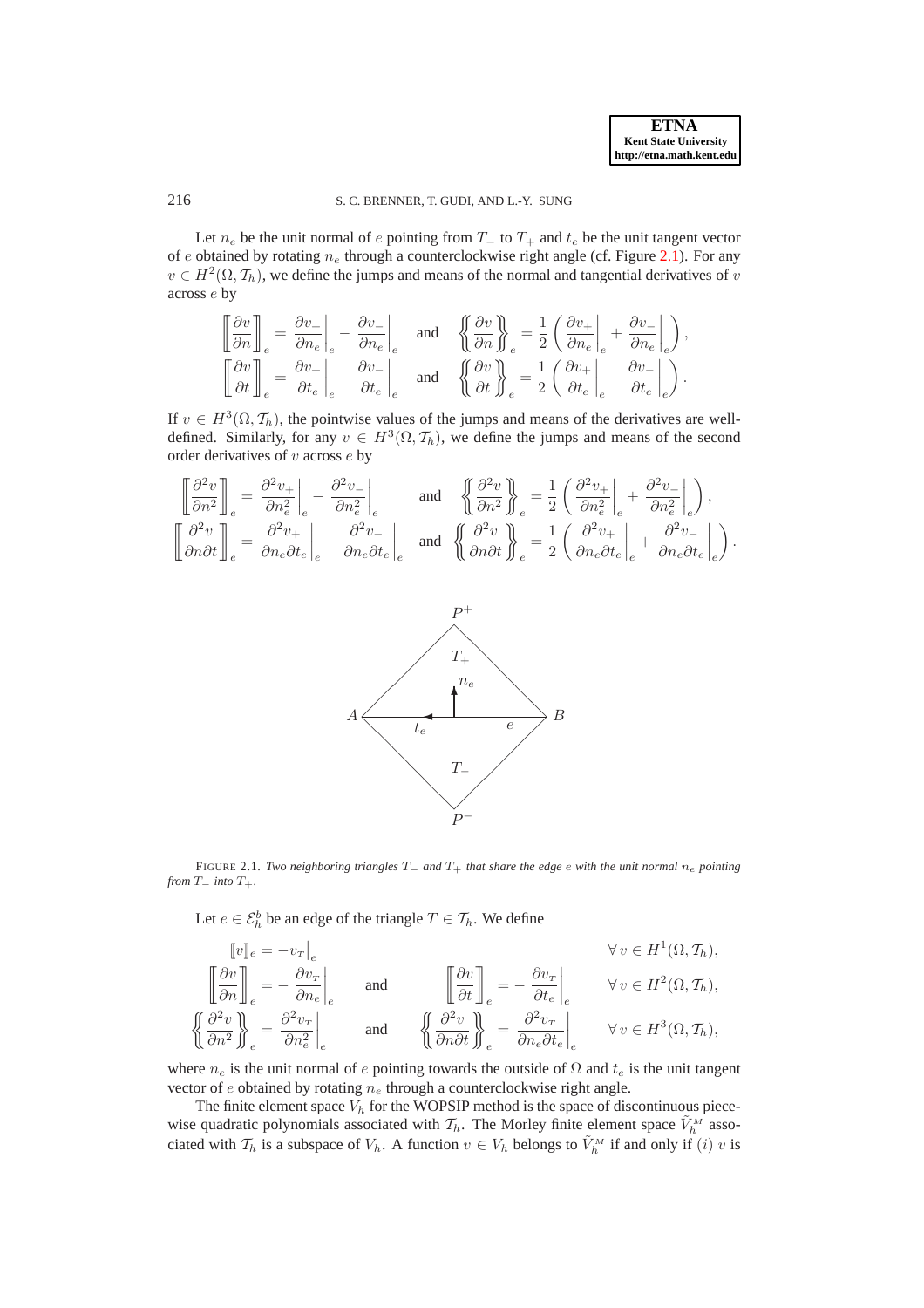continuous at the vertices in  $\mathcal{V}_h$  and  $(ii) \frac{\partial v}{\partial n}$  is continuous at the midpoints of the edges in  $\mathcal{E}_h$ . The dofs for  $\tilde{V}_h^M$  are the values of a function at the vertices and the mean values of its normal derivative on the edges. The interpolation operator  $\mathcal{I}_h : H^2(\Omega) \longrightarrow \tilde{V}_h^M$  is defined by the following conditions:

<span id="page-3-1"></span>(2.2) 
$$
(\mathcal{I}_h \zeta)(p) = \zeta(p) \qquad \forall p \in \mathcal{V}_p,
$$

<span id="page-3-2"></span>(2.3) 
$$
\Pi_e \frac{\partial (\mathcal{I}_h \zeta)}{\partial n_e} = \Pi_e \frac{\partial \zeta}{\partial n_e} \qquad \forall e \in \mathcal{E}_h,
$$

where the projection (mean value) operator  $\Pi_e: L_2(e) \longrightarrow P_0(e)$  is defined by

$$
\Pi_e v = \frac{1}{h_e} \int_e v \, ds.
$$

It follows from  $(2.2)$ – $(2.3)$  and integration by parts that

<span id="page-3-5"></span>
$$
(2.4) \qquad \int_T D^2 \zeta : D^2 v \, dx = \int_T D^2(\mathcal{I}_h \zeta) : D^2 v \, dx \qquad \forall \zeta \in H^2(\Omega), \ v \in V_h, \ T \in \mathcal{T}_h.
$$

Moreover, the Morley interpolation operator satisfies the standard [\[16](#page-23-4)] error estimate

<span id="page-3-4"></span>
$$
(2.5) \qquad \|\zeta - \mathcal{I}_h\zeta\|_{L_2(T)} + h_T|\zeta - \mathcal{I}_h\zeta|_{H^1(T)} + h_T^2|\zeta - \mathcal{I}_h\zeta|_{H^2(T)} \le Ch_T^s|\zeta|_{H^s(T)}
$$

for all  $\zeta \in H^s(T)$ ,  $2 \le s \le 3$  and  $T \in \mathcal{T}_h$ .

REMARK 2.1. Throughout this paper we use  $C$  (with or without subscripts) to denote a generic positive constant that depends only on  $\Omega$  and/or the shape regularity of  $\mathcal{T}_h$ . To avoid the proliferation of constants, we also use the notation  $A \leq B$  to represent the inequality  $A \leq$  (constant)  $\cdot$  B, where the constant only depends on  $\Omega$  and/or the shape regularity of  $\mathcal{T}_h$ .

Note that  $\mathcal{I}_h$  maps  $H_0^2(\Omega)$  into  $V_h^M = \{v \in \tilde{V}_h^M : v$  vanishes at the vertices of  $\mathcal{I}_h$  along  $\partial Ω$  and  $\partial v / \partial n$  vanishes at the midpoints on the boundary edges}.

Finally, we recall the definition of the Hsieh-Clough-Tocher finite element space  $V_h^{HCT}$ associated with a triangulation  $\mathcal{T}_h$  [\[13](#page-23-8), [16](#page-23-4)]. A function v belongs to  $V_h^{HCT}$  if and only if  $(i)$   $v \in C^1(\overline{\Omega}) \cap H_0^2(\overline{\Omega})$  and  $(ii)$  v is piecewise cubic on each  $T \in \mathcal{T}_h$  with respect to the partition generated by connecting the three vertices of  $T$  to the center of  $T$ . The degrees of freedom of a function in  $V_h^{HCT}$  are the values of the function and its first order derivatives at the interior vertices and the mean values of its normal derivative on the interior edges.

<span id="page-3-0"></span>**3. A Weakly Over-Penalized Interior Penalty Method.** The WOPSIP method for [\(1.1\)](#page-0-0) is to find  $u_h \in V_h$  such that

<span id="page-3-3"></span>
$$
(3.1) \t ah(uh, v) = (f, v) \t \forall v \in Vh,
$$

where

<span id="page-3-6"></span>(3.2) 
$$
a_h(w, v) = \sum_{T \in \mathcal{T}_h} \int_T D^2 w : D^2 v \, dx + \sum_{e \in \mathcal{E}_h} h_e^{-2} \left( \prod_e [\partial w / \partial n]_e \right) \left( \prod_e [\partial v / \partial n]_e \right) + \sum_{p \in \mathcal{V}_h} \sum_{e \in \mathcal{E}_p} h_e^{-4} \llbracket w(p) \rrbracket_e \llbracket v(p) \rrbracket_e.
$$

REMARK 3.1. The bilinear form  $a_h(\cdot, \cdot)$  is independent of the choices of  $T_{\pm}$  in the definitions of the jumps.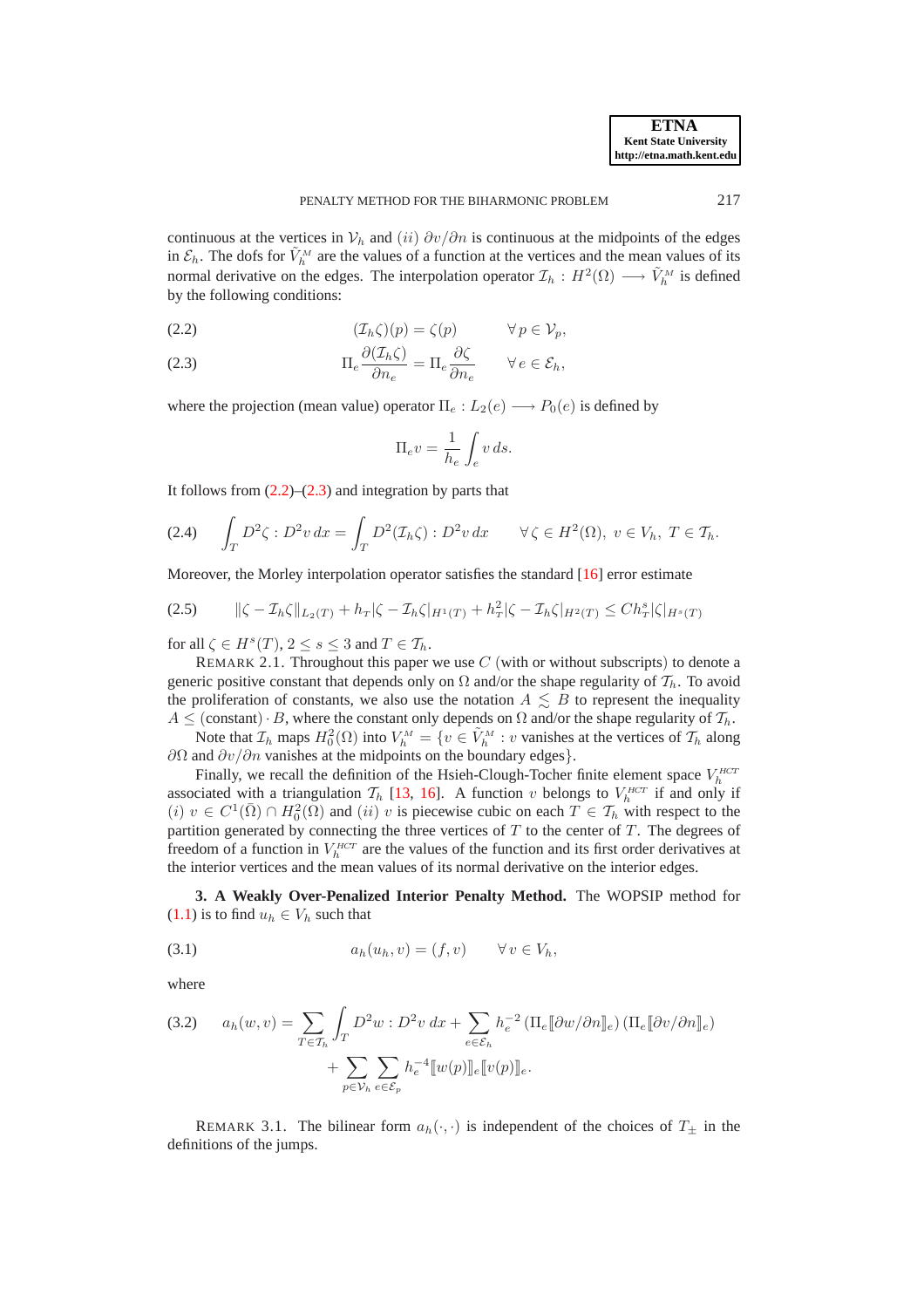REMARK 3.2. Note that, by the midpoint rule, we have

$$
\Pi_e \left[ \frac{\partial v}{\partial n} \right]_e = \left[ \frac{\partial v}{\partial n} (m_e) \right]_e \qquad \forall v \in V_h, \ e \in \mathcal{E}_h.
$$

REMARK 3.3. We refer to this method as a weakly over-penalized method because the over-penalized terms are well-defined on  $H^2(\Omega)$ , the Sobolev space where the weak form [\(1.1\)](#page-0-0) of the biharmonic problem is posed.

REMARK 3.4. For  $v \in V_h$  and  $w \in V_h^M + H_0^2(\Omega)$ , we have

$$
a_h(v, w) = \sum_{T \in \mathcal{T}_h} \int_T D^2 v : D^2 w \, dx.
$$

Thus, the WOPSIP method becomes the Morley nonconforming method when restricted to the Morley finite element space.

We will use the function values at the vertices and the values of the normal derivatives at the midpoints of the edges as dofs for the finite element space  $V_h$ . There are two natural orderings for the dofs. In the first ordering, where the dofs associated with a triangle  $T \in \mathcal{T}_h$ are always consecutive, the bilinear form

$$
\sum_{T \in \mathcal{T}_h} \int_T D^2 w : D^2 v \, dx
$$

is represented by a block-diagonal matrix with  $6 \times 6$  diagonal blocks. We will refer to this ordering of the dofs as the element-wise ordering.

In the second ordering, where the dofs associated with a vertex are always consecutive and the dofs associated with a midpoint are always consecutive, the bilinear form

$$
\sum_{e \in \mathcal{E}_h} h_e^{-2} \left( \Pi_e [\![\partial w/\partial n]\!]_e \right) \left( \Pi_e [\![\partial v/\partial n]\!]_e \right) + \sum_{p \in \mathcal{V}_h} \sum_{e \in \mathcal{E}_p} h_e^{-4} [\![w(p)]\!]_e [\![v(p)]\!]_e
$$

is represented by a block-diagonal matrix. The diagonal block corresponding to a midpoint is either  $1 \times 1$  (boundary midpoint) or  $2 \times 2$  (interior midpoint), while the diagonal block corresponding to a vertex is  $m \times m$ , where m is the number of triangles in  $\mathcal{T}_h$  that share the vertex as a common vertex. We will refer to this ordering of the dofs as the vertex-edge-wise ordering.

In view of this splitting of the stiffness matrix, the operation of multiplying a vector representing the dofs of a finite element function by the stiffness matrix can be easily parallelized. Thus the WOPSIP method is intrinsically parallel.

The ill-conditioning of the WOPSIP method due to over-penalization can be remedied by a simple preconditioner. Let the bilinear form  $b_h(\cdot, \cdot)$  on  $V_h \times V_h$  be defined by

$$
b_h(w, v) = \sum_{T \in \mathcal{T}_h} \left[ \sum_{p \in \mathcal{V}_T} w_T(p) v_T(p) + h_T^2 \sum_{e \in \mathcal{E}_T} \left( \Pi_e \frac{\partial w_T}{\partial n} \right) \left( \Pi_e \frac{\partial v_T}{\partial n} \right) \right]
$$
  
+ 
$$
\sum_{e \in \mathcal{E}_h} \left( \Pi_e [\![\partial w/\partial n]]\!]_e \right) \left( \Pi_e [\![\partial v/\partial n]]\!]_e \right)
$$
  
+ 
$$
\sum_{p \in \mathcal{V}_h} \sum_{e \in \mathcal{E}_p} h_e^{-2} [\![w(p)]]\!]_e [\![v(p)]\!]_e.
$$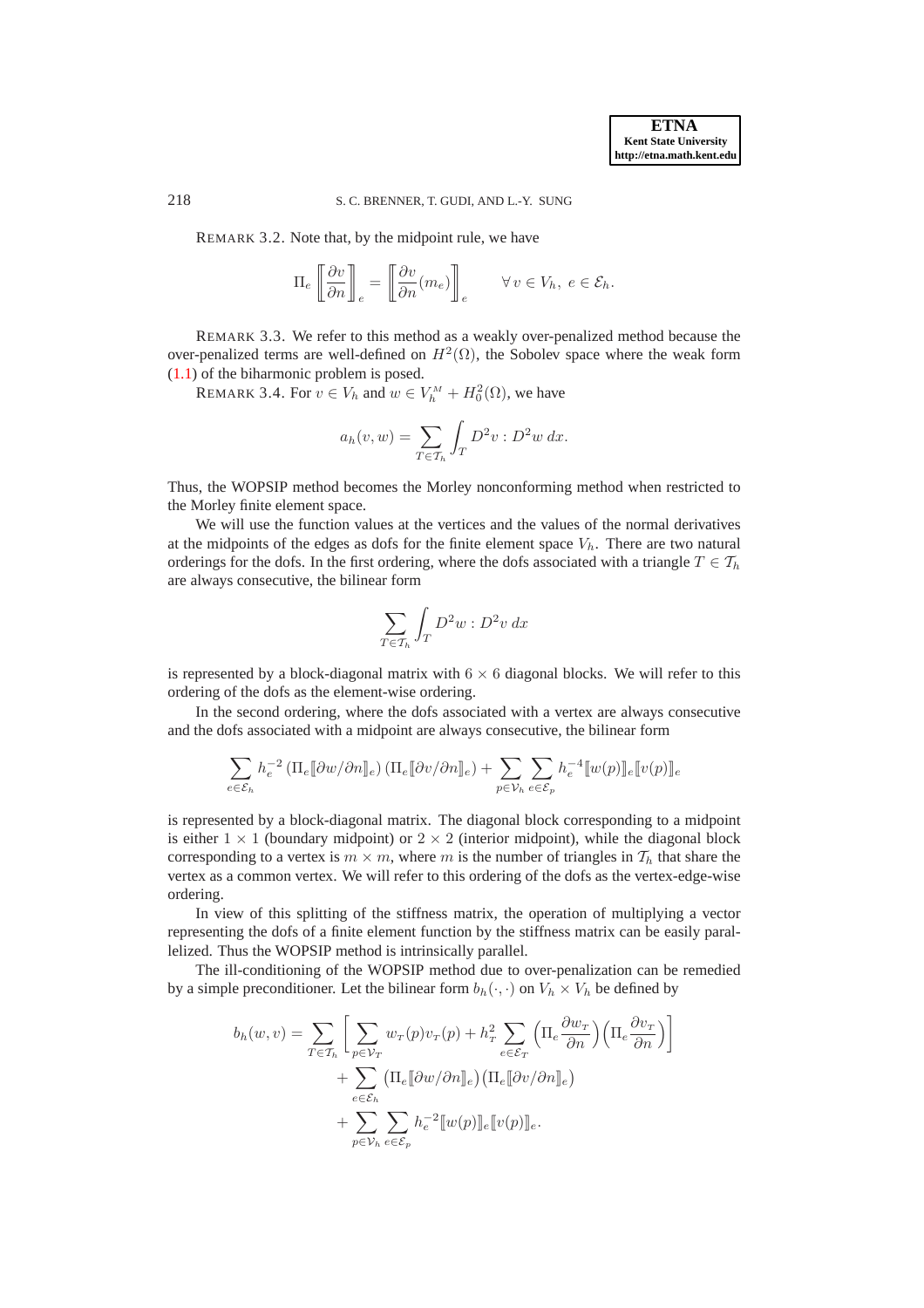The following lemma shows that the discrete problem resulting from the WOPSIP method behaves like a typical fourth order problem after preconditioning by the operator associated with  $b_h(\cdot, \cdot)$ .

<span id="page-5-5"></span>LEMMA 3.5. Let the operators  $A_h, B_h : V_h \longrightarrow V'_h$  be defined by

<span id="page-5-2"></span>
$$
\langle A_h w, v \rangle = a_h(w, v)
$$
 and  $\langle B_h w, v \rangle = b_h(w, v)$   $\forall v, w \in V_h$ ,

where  $\langle \cdot, \cdot \rangle$  is the canonical bilinear form on  $V'_h \times V_h$ . Then the following condition number *estimate holds for a quasi-uniform triangulation*  $T_h$ :

$$
\frac{\lambda_{\max}\left(B_h^{-1}A_h\right)}{\lambda_{\min}\left(B_h^{-1}A_h\right)} \le Ch^{-4},
$$

 $where \ \lambda_{\max}(B_h^{-1}A_h)$  (*resp.*  $\lambda_{\min}(B_h^{-1}A_h)$ ) *is the maximum* (*resp. minimum*) *eigenvalue of*  $B_h^{-1}A_h.$ 

*Proof.* First we note that all the eigenvalues of  $B_h^{-1}A_h$  are positive since both  $a_h(\cdot, \cdot)$ and  $b_h(\cdot, \cdot)$  are symmetric positive definite bilinear forms on  $V_h$ . From scaling, we have

$$
|v|_{H^2(T)}^2 \lesssim h_T^{-2} \bigg[ \sum_{p \in \mathcal{V}_T} v^2(p) + h_T^2 \sum_{e \in \mathcal{E}_T} \left( \Pi_e \frac{\partial v}{\partial n} \right)^2 \bigg] \qquad \forall \, v \in P_2(T),
$$

and hence

<span id="page-5-3"></span>
$$
\langle A_h v, v \rangle = a_h(v, v) \lesssim h^{-2} b_h(v, v) = h^{-2} \langle B_h v, v \rangle \qquad \forall v \in V_h,
$$

which together with the Rayleigh quotient formula implies

(3.4) 
$$
\lambda_{\max}(B_h^{-1}A_h) = \max_{v \in V_h \setminus \{0\}} \frac{\langle A_h v, v \rangle}{\langle B_h v, v \rangle} \leq C h^{-2}.
$$

In the other direction, it follows from a Poincaré-Friedrichs inequality for piecewise  $H^2$  functions [\[14](#page-23-9)] that

<span id="page-5-0"></span>
$$
(3.5) \qquad ||v||_{L_2(\Omega)}^2 \lesssim \left( |v|_{H^2(\Omega, \mathcal{T}_h)}^2 + \sum_{e \in \mathcal{E}_h} \int_e \left[ h_e^{-3} [v]_e^2 + h_e^{-1} \left( \Pi_e [\partial v / \partial n]_e \right)^2 \right] ds \right)
$$

for all  $v \in V_h$ . Furthermore, we have, by scaling and a standard interpolation error estimate [\[13](#page-23-8), [16](#page-23-4)],

<span id="page-5-4"></span>(3.6)  
\n
$$
\sum_{e \in \mathcal{E}_h} \int_e h_e^{-3} [v]_e^2 ds \le 2 \sum_{e \in \mathcal{E}_h} \int_e h_e^{-3} ( [v - v^I]_e^2 + [v^I]_e^2) ds
$$
\n
$$
\lesssim \Big( \sum_{T \in \mathcal{T}_h} \int_{\partial T} h_T^{-3} (v - v^I)^2 ds + \sum_{p \in \mathcal{V}_h} \sum_{e \in \mathcal{E}_p} h_e^{-2} [v(p)]_e^2 \Big)
$$
\n
$$
\lesssim \Big( |v|_{H^2(\Omega, \mathcal{T}_h)}^2 + \sum_{p \in \mathcal{V}_h} \sum_{e \in \mathcal{E}_p} h_e^{-2} [v(p)]_e^2 \Big) \qquad \forall v \in V_h,
$$

where  $v^I$  is the piecewise linear polynomial such that  $v^I$  agrees with  $v^I$  at the vertices of T for all  $T \in \mathcal{T}_h$ . Note also that (again from scaling)

<span id="page-5-1"></span>
$$
(3.7) \t hT2 \left[ \sum_{p \in \mathcal{V}_T} v^2(p) + h_T^2 \sum_{e \in \mathcal{E}_T} \left( \Pi_e \frac{\partial v}{\partial n} \right)^2 \right] \lesssim ||v||^2_{L_2(T)} \t \forall v \in P_2(T), T \in \mathcal{T}_h.
$$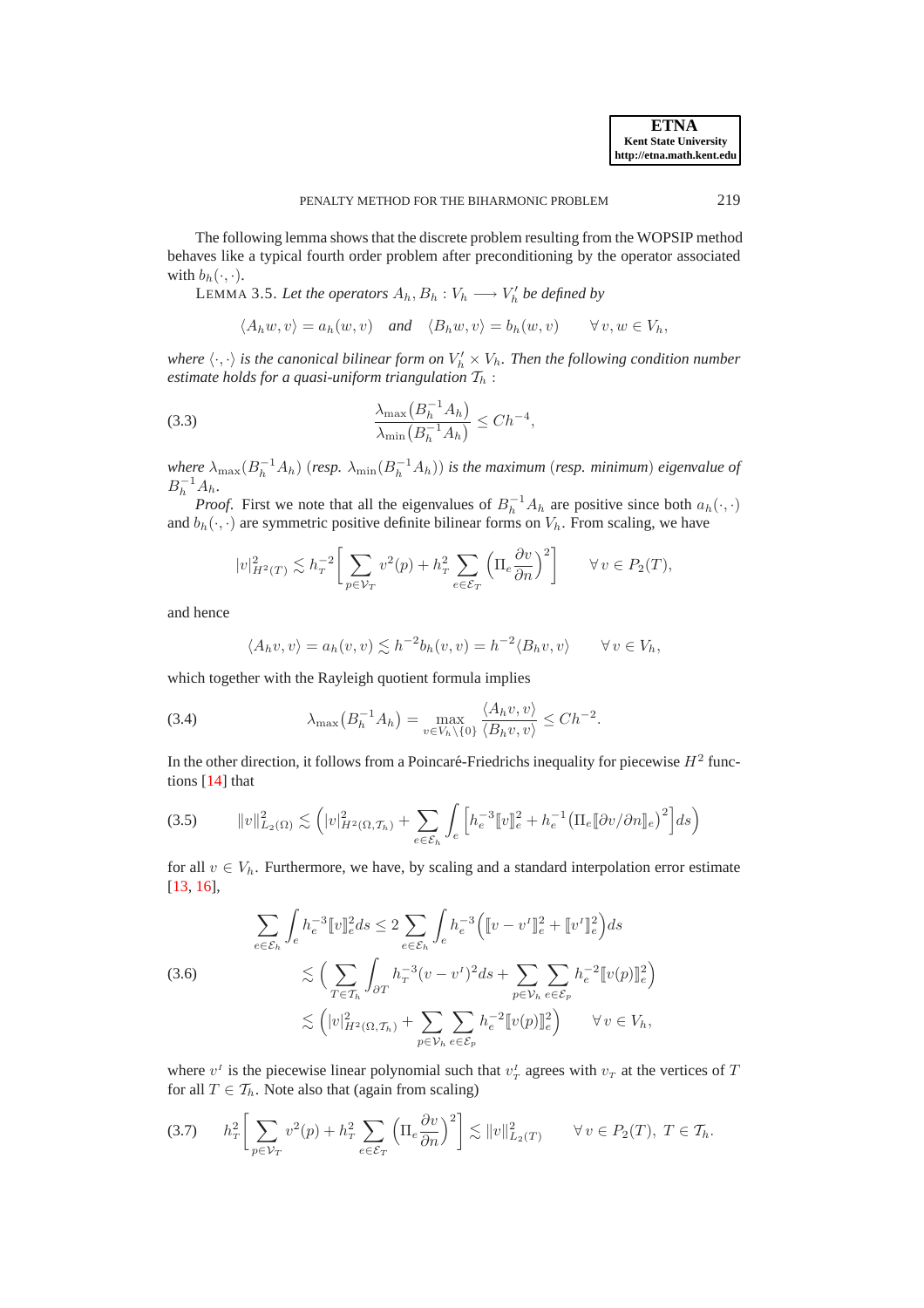Combining the estimates  $(3.5)$ – $(3.7)$ , we find

$$
h^{2} \sum_{T \in \mathcal{T}_{h}} \left[ \sum_{p \in \mathcal{V}_{T}} v_{T}^{2}(p) + h_{T}^{2} \sum_{e \in \mathcal{E}_{T}} \left( \Pi_{e} \frac{\partial v_{T}}{\partial n} \right)^{2} \right] \lesssim \sum_{T \in \mathcal{T}_{h}} ||v||_{L_{2}(T)}^{2}
$$
  

$$
\lesssim \left[ |v|_{H^{2}(\Omega, \mathcal{T}_{h})}^{2} + \sum_{p \in \mathcal{V}_{h}} \sum_{e \in \mathcal{E}_{p}} h_{e}^{-2} [v(p)]_{e}^{2} + \sum_{e \in \mathcal{E}_{h}} (\Pi_{e} [\![\partial v/\partial n]_{e})^{2} \right] \qquad \forall v \in V_{h},
$$

which implies

<span id="page-6-1"></span>
$$
h^{2} \langle B_{h} v, v \rangle = h^{2} b_{h} (v, v) \lesssim a_{h} (v, v) = \langle A_{h} v, v \rangle \quad \forall v \in V_{h},
$$

and hence by the Rayleigh quotient formula

(3.8) 
$$
\lambda_{\min}\big(B_h^{-1}A_h\big)=\min_{v\in V_h\setminus\{0\}}\frac{\langle A_h v,v\rangle}{\langle B_h v,v\rangle}\geq Ch^2.
$$

The estimate  $(3.3)$  follows from  $(3.4)$  and  $(3.8)$ .

REMARK 3.6. Note that the matrix representing the bilinear form  $b_h(\cdot, \cdot)$  is blockdiagonal (with small diagonal blocks) in the vertex-edge-wise ordering of the dofs. Therefore the preconditioning can also be easily performed in parallel.

 $\Box$ 

<span id="page-6-0"></span>**4. Preliminary estimates.** In this section we establish several results that are useful for the error analysis of the WOPSIP method.

We begin by constructing a linear operator  $E_h: V_h \longrightarrow V_h^{HCT}$  by averaging. Let N be any (global) degree of freedom of  $V_h^{HCT}$ , i.e.,  $N(w)$  is either the value of a function w or its first order derivatives at an interior vertex of  $T<sub>h</sub>$  or the mean value of the normal derivative of w on an interior edge. For  $v \in V_h$ , we define

(4.1) 
$$
N(E_h v) = \frac{1}{|T_N|} \sum_{T \in T_N} N(v_T),
$$

where  $T_N$  is the set of triangles in  $T_h$  that share the degree of freedom N and  $|T_N|$  is the number of elements of  $T_N$ .

<span id="page-6-6"></span><span id="page-6-2"></span>LEMMA 4.1. *The operator*  $E_h$  *has the following properties*:

<span id="page-6-3"></span>(4.2) 
$$
\sum_{T \in \mathcal{T}_h} h_T^{-4} ||v - E_h v||^2_{L_2(T)} \leq C \sum_{e \in \mathcal{E}_h} \int_e \left( h_e^{-3} [v]_e^2 + h_e^{-1} [\partial v / \partial n]_e^2 \right) ds,
$$

<span id="page-6-5"></span>(4.3) 
$$
|v - E_h v|_{H^2(\Omega, \mathcal{T}_h)}^2 \leq C \sum_{e \in \mathcal{E}_h} \int_e \left( h_e^{-3} [v]_e^2 + h_e^{-1} [\partial v / \partial n]_e^2 \right) ds,
$$

*for all*  $v \in V_h$ *.* 

*Proof.* Let  $v \in V_h$  be arbitrary and  $w = v - E_h v$ . From scaling, we have

<span id="page-6-4"></span>
$$
(4.4) \sum_{T \in \mathcal{T}_h} h_T^{-4} ||v - E_h v||^2_{L_2(T)} \n\lesssim \sum_{T \in \mathcal{T}_h} h_T^{-2} \Big( \sum_{p \in \mathcal{V}_T} \big( w_T^2(p) + h_T^2 |\nabla w_T(p)|^2 \big) + \sum_{e \in \mathcal{E}_T} h_T^2 |(\partial w_T/\partial n)(m_e)|^2 \Big).
$$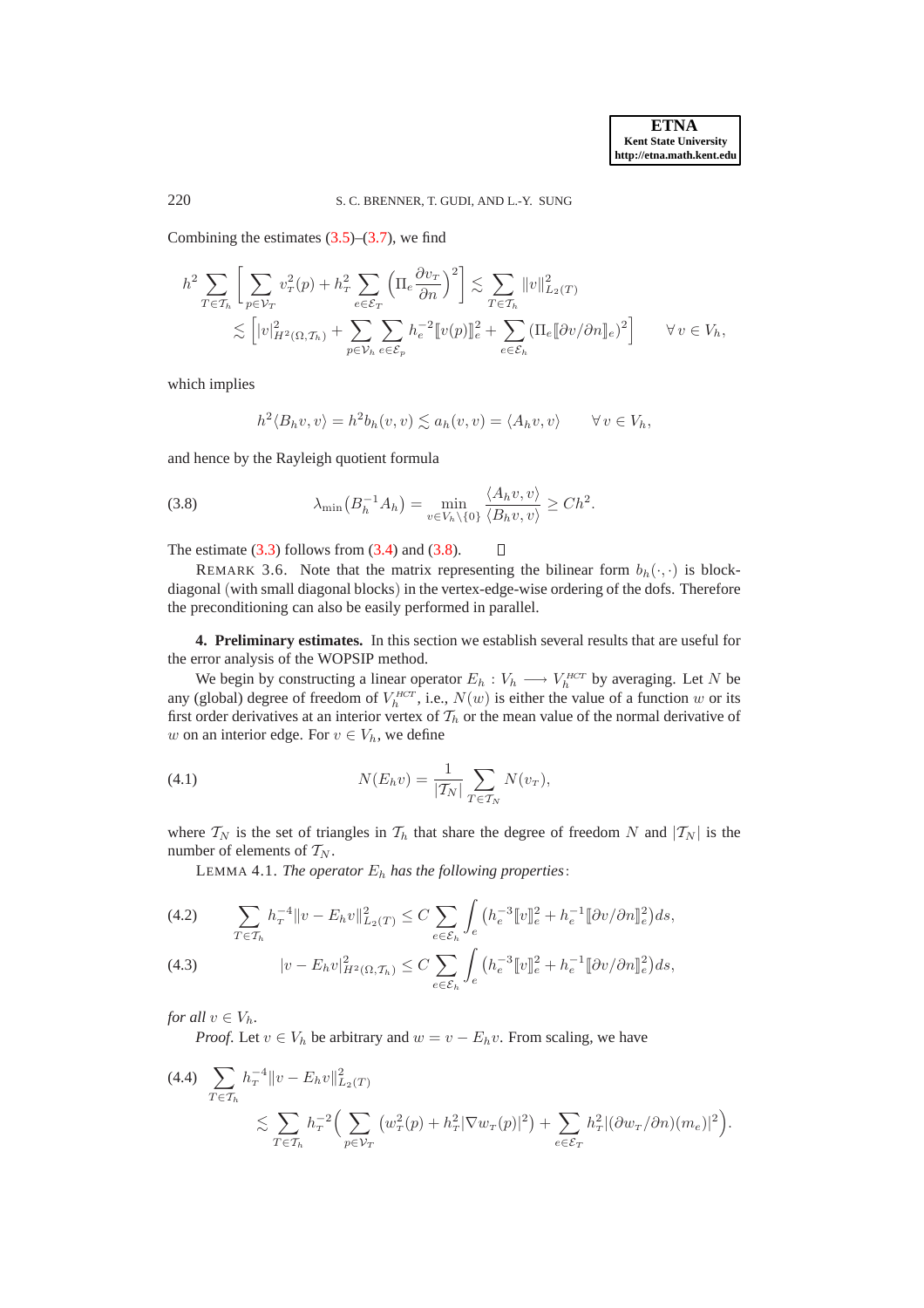It follows from [\(4.1\)](#page-6-2), scaling, and a standard inverse estimate [\[13](#page-23-8), [16](#page-23-4)] that

(4.5)  
\n
$$
\sum_{T \in \mathcal{T}_h} h_T^{-2} \sum_{p \in \mathcal{V}_T} w_T^2(p) \lesssim \sum_{T \in \mathcal{T}_h} h_T^{-2} \sum_{p \in \mathcal{V}_T} \sum_{e \in \mathcal{E}_p} [v(p)]_e^2 \lesssim \sum_{e \in \mathcal{E}_h} \int_e h_e^{-3} [v]_e^2 ds,
$$
\n
$$
\sum_{T \in \mathcal{T}_h} \sum_{p \in \mathcal{V}_T} |\nabla w_T(p)|^2 \lesssim \sum_{T \in \mathcal{T}_h} \sum_{p \in \mathcal{V}_T} \sum_{e \in \mathcal{E}_p} \left( \left[ \frac{\partial v}{\partial t}(p) \right]_e^2 + \left[ \frac{\partial v}{\partial n}(p) \right]_e^2 \right)
$$
\n(4.6)  
\n
$$
\lesssim \sum_{e \in \mathcal{E}_h} h_e^{-1} \int_e \left( [ \partial v/\partial t]_e^2 + [ \partial v/\partial n]_e^2 \right) ds
$$
\n
$$
\lesssim \sum_{e \in \mathcal{E}_h} \int_e \left( h_e^{-3} [v]_e^2 + h_e^{-1} [ \partial v/\partial n]_e^2 \right) ds,
$$
\n(4.7)  
\n
$$
\sum_{T \in \mathcal{T}_h} \sum_{e \in \mathcal{E}_T} |(\partial w_T/\partial n)(m_e)|^2 \lesssim \sum_{T \in \mathcal{T}_h} \sum_{e \in \mathcal{E}_T} \left[ \frac{\partial v}{\partial n}(m_e) \right]_e^2 \lesssim \sum_{e \in \mathcal{E}_h} h_e^{-1} \int_e [ \partial v/\partial n]_e^2 ds.
$$

<span id="page-7-0"></span>The estimate  $(4.2)$  follows from  $(4.4)$ – $(4.7)$ . The estimate  $(4.3)$  in turn follows from  $(2.1)$ , [\(4.2\)](#page-6-3), and an inverse estimate.  $\Box$ 

<span id="page-7-3"></span>COROLLARY 4.2. *We have*

<span id="page-7-2"></span>
$$
\sum_{T \in \mathcal{T}_h} \left( h_T^{-4} \| v - E_h v \|_{L_2(T)}^2 + h_T^{-2} | v - E_h v |_{H^1(T)}^2 \right) \n+ | v - E_h v |_{H^2(\Omega, \mathcal{T}_h)}^2 + |E_h v |_{H^2(\Omega)}^2 \n\leq C \left( |v|_{H^2(\Omega, \mathcal{T}_h)}^2 + \sum_{e \in \mathcal{E}_h} \left( \prod_e [\partial v / \partial n]_e \right)^2 + \sum_{p \in \mathcal{V}_h} \sum_{e \in \mathcal{E}_p} h_e^{-2} [v(p)]_e^2 \right),
$$

*for all*  $v \in V_h$ *.* 

*Proof.* Let  $v \in V_h$  be arbitrary and  $v^I$  be the piecewise linear polynomial such that  $v_T$  and  $v_T^I$  agrees at the vertices of T for all  $T \in \mathcal{T}_h$ . It follows from scaling, a standard interpolation error estimate and the trace theorem that

<span id="page-7-1"></span>
$$
\sum_{e \in \mathcal{E}_h} \int_e h_e^{-1} [\![\partial v/\partial n]\!]_e^2 ds
$$
\n
$$
\lesssim \sum_{e \in \mathcal{E}_h} \int_e h_e^{-1} \left( \prod_e [\![\partial v'/\partial n]\!]_e \right)^2 ds + \sum_{e \in \mathcal{E}_h} \int_e h_e^{-1} [\![\partial (v - v')/\partial n]\!]_e^2 ds
$$
\n
$$
\lesssim \sum_{e \in \mathcal{E}_h} \int_e h_e^{-1} \left( \prod_e [\![\partial v/\partial n]\!]_e \right)^2 ds + \sum_{e \in \mathcal{E}_h} \int_e h_e^{-1} [\![\partial (v - v')/\partial n]\!]_e^2 ds
$$
\n
$$
\lesssim \sum_{e \in \mathcal{E}_h} \left( \prod_e [\![\partial v/\partial n]\!]_e \right)^2 + \sum_{T \in \mathcal{T}_h} h_T^{-1} \int_{\partial T} \left( \partial (v - v')/\partial n \right)^2 ds
$$
\n
$$
\lesssim \sum_{e \in \mathcal{E}_h} \left( \prod_e [\![\partial v/\partial n]\!]_e \right)^2 + \sum_{T \in \mathcal{T}_h} |v|_{H^2(T)}^2.
$$

The estimate for  $\sum_{T\in\mathcal{T}_h} h_T^{-4}\|v-E_h v\|_{L_2(T)}^2$  follows from [\(3.6\)](#page-5-4), [\(4.2\)](#page-6-3) and [\(4.9\)](#page-7-1). The rest of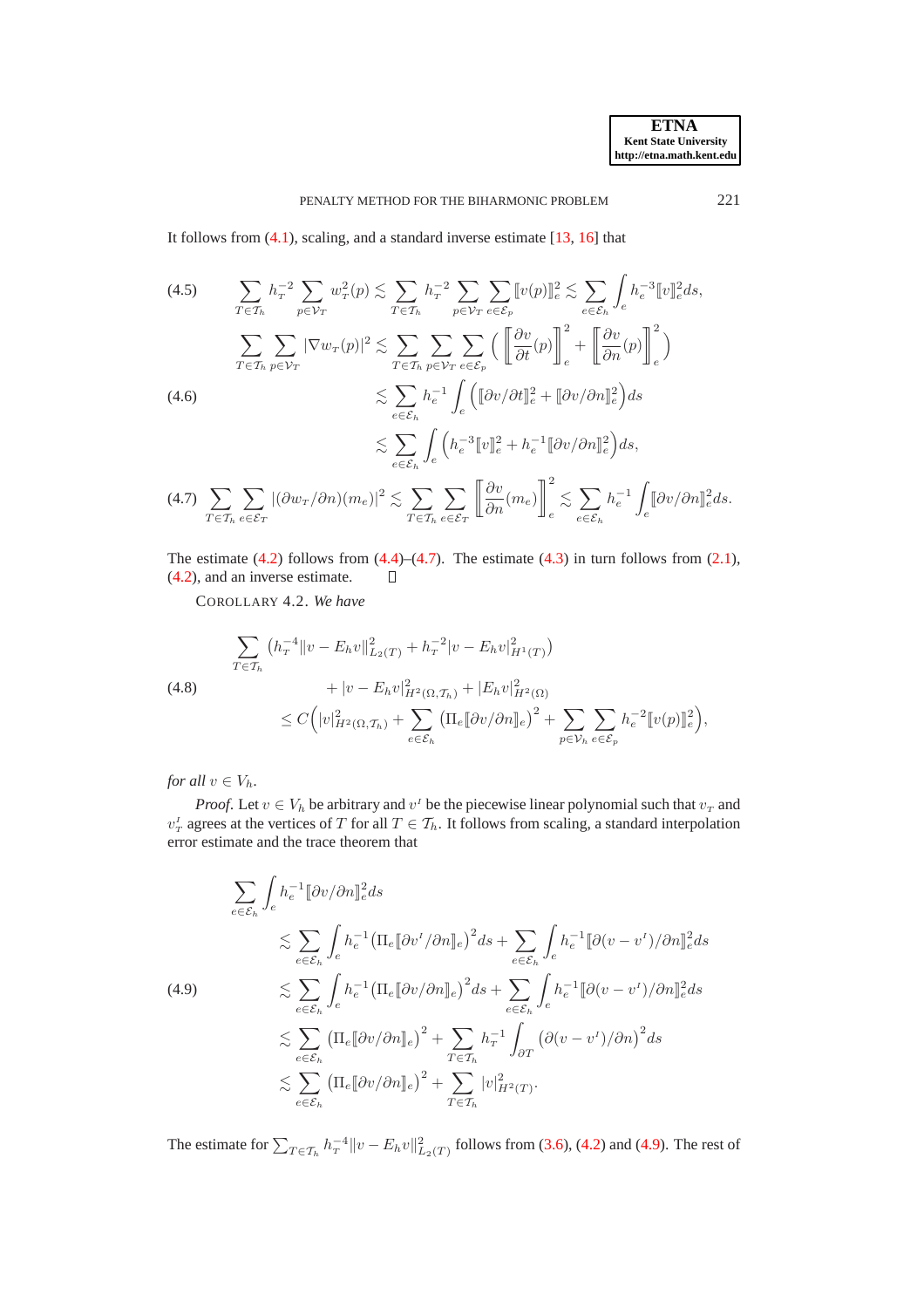<span id="page-8-3"></span>the estimates then follow from inverse estimates and the triangle inequality.  $\Box$ COROLLARY 4.3. *We have*

<span id="page-8-0"></span> $\sum$  $T \epsilon \mathcal{T}_h$  $h_T^{-1}$ (4.10)  $\sum_{T \in \mathcal{T}_h} h_T^{-1} \int_{\partial T} |\nabla (v - E_h v)|^2 ds$  $\lesssim \left( |v|_{H^2(\Omega, \mathcal{T}_h)}^2 + \sum \right)$  $e \in \mathcal{E}_h$  $\left(\Pi_e \llbracket \partial v/\partial n \rrbracket_e \right)^2 + \sum$  $p \in \mathcal{V}_h$  $\sum$  $e\in\mathcal{E}_p$  $h_e^{-2} [ [v(p)]_e^2]$ 

*for all*  $v \in V_h$ *.* 

*Proof*. From scaling, we have

$$
\sum_{T \in \mathcal{T}_h} h_T^{-1} \int_{\partial T} |\nabla (v - E_h v)|^2 ds \lesssim \sum_{T \in \mathcal{T}_h} h_T^{-4} ||v - E_h v||^2_{L_2(T)},
$$

which together with  $(4.8)$  implies  $(4.10)$ .  $\Box$ 

The following result shows that  $E_h \mathcal{I}_h$  can be treated as a quasi-interpolation operator. LEMMA 4.4. Let  $\zeta \in H^s(\Omega)$  for  $2 \leq s \leq 3$  and  $\mathcal{I}_h \zeta \in \tilde{V}_h^M$  be the Morley interpolant *of* ζ*. We have*

<span id="page-8-1"></span>
$$
(4.11) \|\zeta - E_h \mathcal{I}_h \zeta\|_{L_2(\Omega)} + h|\zeta - E_h \mathcal{I}_h \zeta|_{H^1(\Omega)} + h^2 |\zeta - E_h \mathcal{I}_h \zeta|_{H^2(\Omega)} \leq C h^s |\zeta|_{H^s(\Omega)}.
$$

*Proof.* Since  $\zeta - E_h \mathcal{I}_h \zeta = 0$  if  $\zeta$  is a quadratic polynomial, the estimate [\(4.11\)](#page-8-1) follows from the Bramble-Hilbert lemma [\[6,](#page-23-10) [19](#page-23-11)] applied to element patches. (Details for similar results can be found in [\[8\]](#page-23-12)).  $\Box$ 

REMARK 4.5. The construction of  $E<sub>h</sub>$  and the derivation of its properties exploit the fact that the Hsieh-Clough-Tocher element is a  $C<sup>1</sup>$  relative of the Morley element. Such *enriching* operators appeared in the analysis of domain decomposition methods and multigrid methods for nonconforming finite elements [\[7,](#page-23-13) [8\]](#page-23-12) and in the a posteriori error analysis of a  $C^0$  interior penalty method for the biharmonic problem [\[11\]](#page-23-14).

Next, we recall two estimates from  $[11, 22]$  $[11, 22]$  $[11, 22]$  that generalize the local efficiency estimates in the *a posteriori* analysis. They are derived by the technique of bubble functions [\[2,](#page-23-16) [29\]](#page-24-2).

LEMMA 4.6. *Let* u *be the solution of* [\(1.1\)](#page-0-0)*. We have*

<span id="page-8-2"></span>(4.12) 
$$
\sum_{T \in \mathcal{T}_h} h_T^4 \|f\|_{L_2(T)}^2 \le C\big(|u-v|_{H^2(\Omega,\mathcal{T}_h)} + \text{Osc}(f,\mathcal{T}_h)\big)^2 \qquad \forall v \in V_h,
$$

<span id="page-8-4"></span>
$$
(4.13) \qquad \sum_{e \in \mathcal{E}_h} h_e \int_e \left[ \frac{\partial^2 v}{\partial n^2} \right]_e^2 ds \le C \left( |u - v|_{H^2(\Omega, \mathcal{T}_h)} + \text{Osc}(f, \mathcal{T}_h) \right)^2 \qquad \forall \, v \in V_h,
$$

*where*

(4.14) 
$$
\operatorname{Osc}(f, \mathcal{T}_h) = \left(\sum_{T \in \mathcal{T}_h} h_T^4 \|f - \bar{f}\|_{L_2(T)}^2\right)^{1/2},
$$

*and*  $\bar{f}$  *is the piecewise constant function that takes the mean value of* f *on each*  $T \in \mathcal{T}_h$ , *i.e.*,

<span id="page-8-5"></span>
$$
\bar{f}|_{T} = \frac{1}{|T|} \int_{T} f \, dx.
$$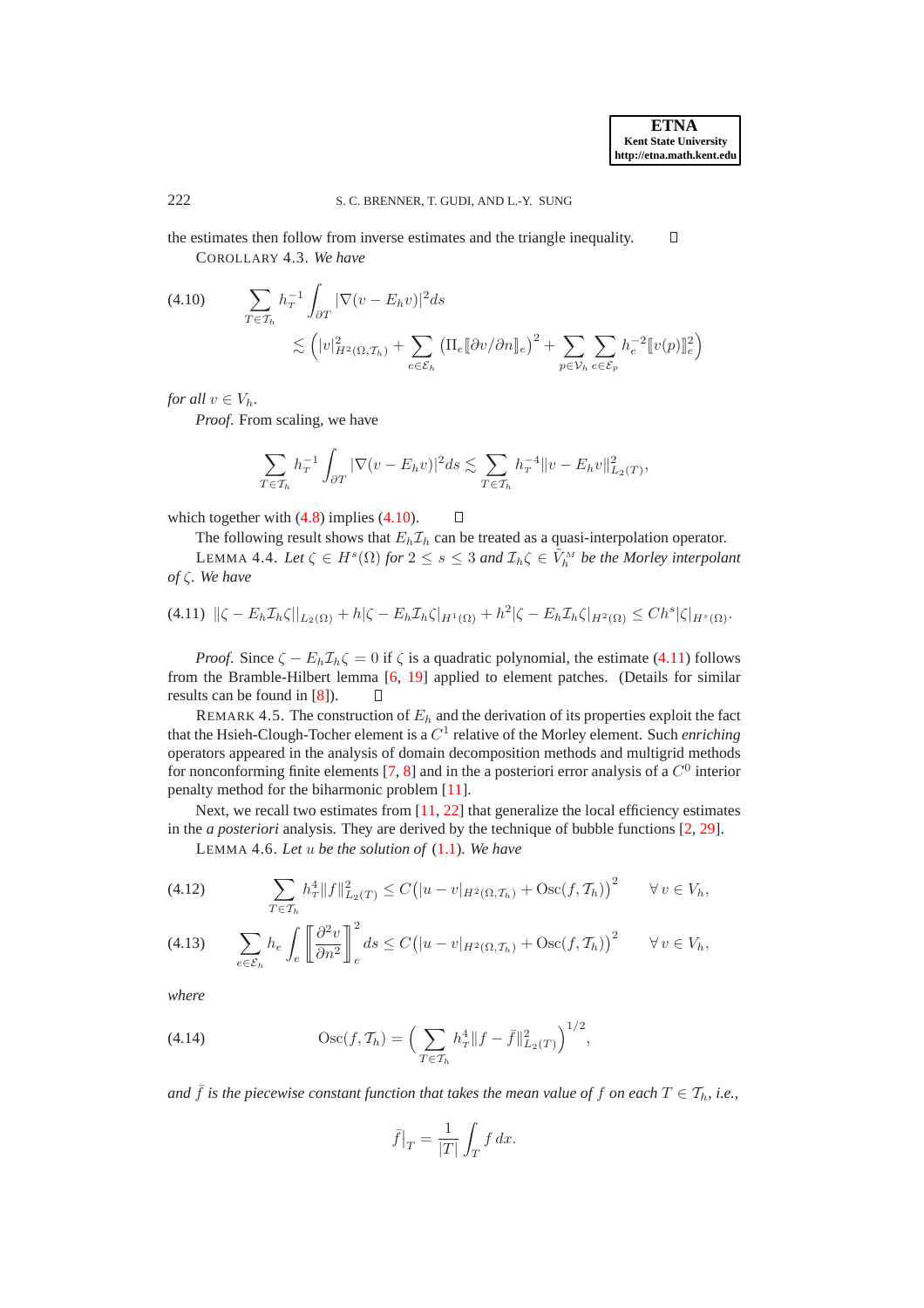Finally, we observe that, by replacing v with  $u - v$  in [\(3.6\)](#page-5-4) and [\(4.9\)](#page-7-1), we have

<span id="page-9-7"></span>
$$
\begin{aligned} \text{(4.15)} \qquad & \sum_{e \in \mathcal{E}_h} h_e^{-3} \int_e [v]_e^2 ds = \sum_{e \in \mathcal{E}_h} h_e^{-3} \int_e [u - v]_e^2 ds \\ &\le C \Big( |u - v|_{H^2(\Omega, \mathcal{T}_h)}^2 + \sum_{p \in \mathcal{V}_h} \sum_{e \in \mathcal{E}_p} h_e^{-2} [[(u - v)(p)]_e^2 \Big) \qquad \forall \, v \in V_h, \end{aligned}
$$

<span id="page-9-1"></span>
$$
\begin{split} \text{(4.16)} \qquad & \sum_{e \in \mathcal{E}_h} h_e^{-1} \int_e \left[ \frac{\partial v}{\partial n} \right]_e^2 ds = \sum_{e \in \mathcal{E}_h} h_e^{-1} \int_e \left[ \frac{\partial (u - v)}{\partial n} \right]_e^2 ds \\ &\leq C \Big( |u - v|_{H^2(\Omega, \mathcal{T}_h)}^2 + \sum_{e \in \mathcal{E}_h} \left( \Pi_e [\partial (u - v) / \partial n]_e \right)^2 \Big) \qquad \forall \, v \in V_h. \end{split}
$$

A standard inverse estimate and [\(4.16\)](#page-9-1) immediately yield the following estimate:

<span id="page-9-3"></span>
$$
(4.17) \qquad \sum_{e \in \mathcal{E}_h^i} h_e \int_e \left[ \frac{\partial^2 v}{\partial n \partial t} \right]_e^2 ds \le C \Big( |u - v|_{H^2(\Omega, \mathcal{T}_h)}^2 + \sum_{e \in \mathcal{E}_h} \left( \prod_e [\partial(u - v) / \partial n]_e \right)^2 \Big)
$$

<span id="page-9-0"></span>for all  $v \in V_h$ .

**5. A priori error analysis.** We measure the error in the energy norm

<span id="page-9-2"></span>(5.1) 
$$
||v||_{h} = \sqrt{a_{h}(v,v)}
$$
  
=  $(|v|_{H^{2}(\Omega,\mathcal{T}_{h})}^{2} + \sum_{e \in \mathcal{E}_{h}} h_{e}^{-2} (\Pi_{e}[[\partial v/\partial n]]_{e})^{2} + \sum_{p \in \mathcal{V}_{h}} \sum_{e \in \mathcal{E}_{p}} h_{e}^{-4}[[v(p)]]_{e}^{2})^{1/2}.$ 

Following the ideas in [\[22](#page-23-15)], we will show that the WOPSIP method is quasi-optimal in the energy norm up to terms that are of order  $O(h)$ , using only the weak problem [\(1.1\)](#page-0-0) and the tools developed in Section [4.](#page-6-0) Thus, the proof of the theorem below does not rely on any elliptic regularity theory for the biharmonic problem.

<span id="page-9-6"></span>THEOREM 5.1. *Let* u *and* u<sup>h</sup> *be the solution of* [\(1.1\)](#page-0-0) *and* [\(3.1\)](#page-3-3) *respectively. We have*

(5.2) 
$$
||u - u_h||_h \leq C \bigg[ \inf_{v \in V_h} ||u - v||_h + \bigg( \sum_{T \in \mathcal{T}_h} h_T^2 |u|_{H^2(T)}^2 \bigg)^{1/2} + \text{Osc}(f, \mathcal{T}_h) \bigg].
$$

<span id="page-9-5"></span>*Proof.* Let  $v \in V_h$  be arbitrary. First, by duality, we have

$$
(5.3) \t\t ||u - u_h||_h \le ||u - v||_h + ||v - u_h||_h \le ||u - v||_h + \max_{w \in V_h \setminus \{0\}} \frac{a_h(v - u_h, w)}{||w||_h}.
$$

Next we write, using  $(1.1)$  and  $(3.1)$ ,

<span id="page-9-4"></span>(5.4)  
\n
$$
a_h(v - u_h, w) = a_h(v, w) - (f, w)
$$
\n
$$
= a_h(v, w - E_h w) + a_h(v, E_h w) - (f, w)
$$
\n
$$
= a_h(v, w - E_h w) - a_h(u - v, E_h w) - (f, w - E_h w)
$$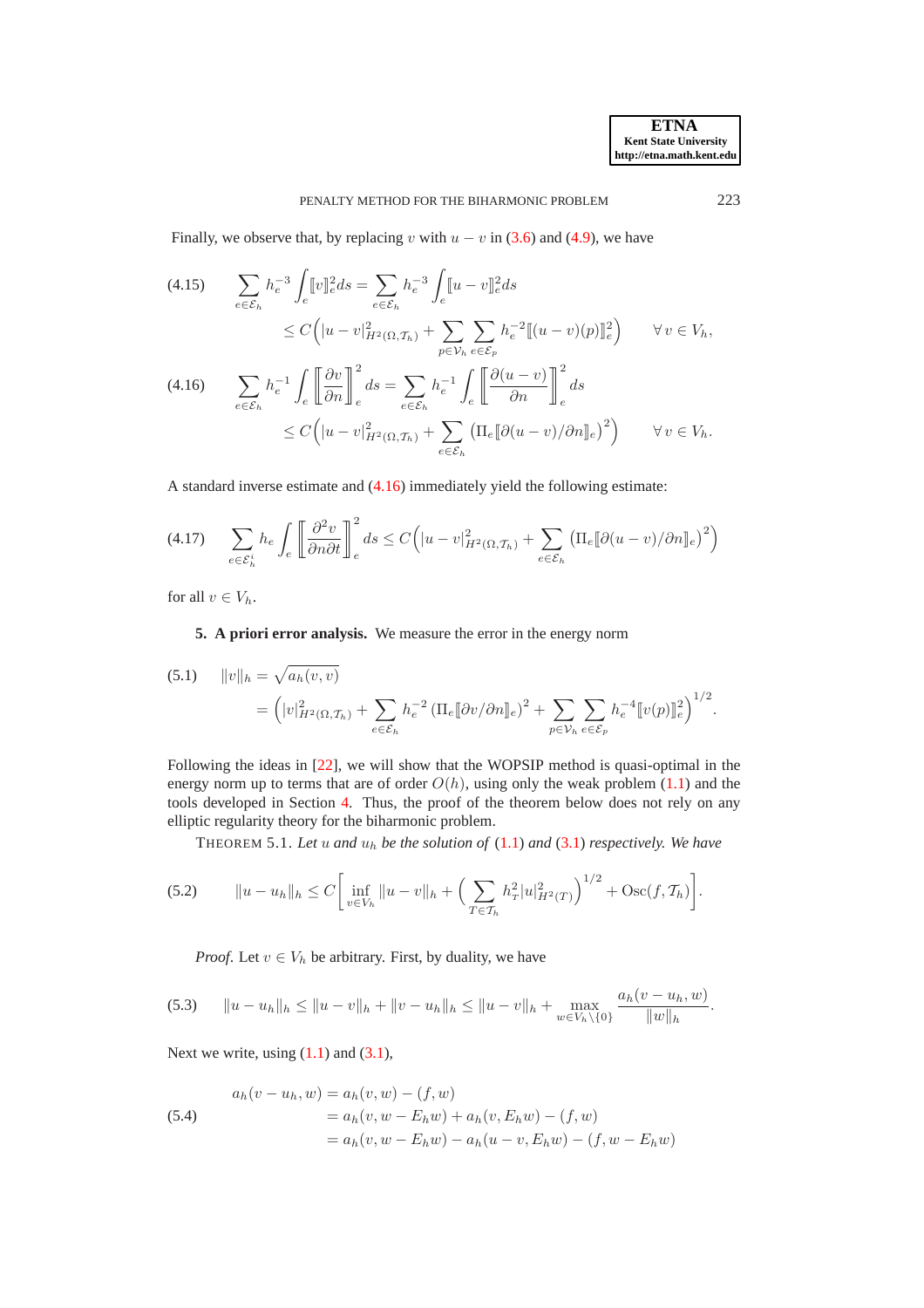and record the obvious estimates

(5.5) 
$$
|a_h(u - v, E_h w)| = \Big| \sum_{T \in \mathcal{T}_h} \int_T D^2(u - v) : D^2(E_h w) dx \Big|
$$
  
\n
$$
\leq |u - v|_{H^2(\Omega, \mathcal{T}_h)} |E_h w|_{H^2(\Omega)} \lesssim ||u - v||_h ||w||_h,
$$
  
\n(5.6) 
$$
|(f, w - E_h w)| \lesssim \Big( \sum_{T \in \mathcal{T}_h} h_T^4 ||f||_{L_2(T)}^2 \Big)^{1/2} \Big( \sum_{T \in \mathcal{T}_h} h_T^{-4} ||w - E_h w||_{L_2(T)}^2 \Big)^{1/2}
$$
  
\n
$$
\lesssim (|u - v|_{H^2(\Omega, \mathcal{T}_h)} + \text{Osc}(f, \mathcal{T}_h)) ||w||_h
$$

that follow immediately from  $(4.8)$ ,  $(4.12)$ , and  $(5.1)$ .

It remains to estimate the term  $a_h(v, w - E_h w)$ . We have

<span id="page-10-0"></span>(5.7)  
\n
$$
a_h(v, w - E_h w) = \sum_{T \in \mathcal{T}_h} \int_T D^2 v : D^2(w - E_h w) dx + \sum_{e \in \mathcal{E}_h} h_e^{-2} (\Pi_e [\partial v / \partial n]_e) (\Pi_e [\partial (w - E_h w) / \partial n]_e) + \sum_{p \in \mathcal{V}_h} \sum_{e \in \mathcal{E}_p} h_e^{-4} [\![v(p)]\!]_e [\![(w - E_h w)(p)]\!]_e.
$$

Using [\(5.1\)](#page-9-2), the two last terms on the right-hand side of [\(5.7\)](#page-10-0) can be easily estimated:

<span id="page-10-2"></span>(5.8)  
\n
$$
\sum_{e \in \mathcal{E}_h} h_e^{-2} (\Pi_e [\![\partial v/\partial n]\!]_e) (\Pi_e [\![\partial (w - E_h w)/\partial n]\!]_e)
$$
\n
$$
+ \sum_{p \in \mathcal{V}_h} \sum_{e \in \mathcal{E}_p} h_e^{-4} [\![v(p)]\!]_e [\![(w - E_h w)(p)]\!]_e
$$
\n
$$
= \sum_{e \in \mathcal{E}_h} h_e^{-2} (\Pi_e [\![\partial (v - u)/\partial n]\!]_e) (\Pi_e [\![\partial w/\partial n]\!]_e)
$$
\n
$$
+ \sum_{p \in \mathcal{V}_h} \sum_{e \in \mathcal{E}_p} h_e^{-4} [\![(v - u)(p)]\!]_e [\![w(p)]\!]_e
$$
\n
$$
\leq ||u - v||_h ||w||_h.
$$

For the first term on the right-hand side of [\(5.7\)](#page-10-0), we find from integration by parts that

<span id="page-10-1"></span>
$$
\sum_{T \in \mathcal{T}_h} \int_T D^2 v : D^2(w - E_h w) dx
$$
\n
$$
= - \sum_{e \in \mathcal{E}_h} \int_e \left\{ \frac{\partial^2 v}{\partial n^2} \right\}_e \left[ \frac{\partial (w - E_h w)}{\partial n} \right]_e ds
$$
\n(5.9)\n
$$
- \sum_{e \in \mathcal{E}_h} \int_e \left[ \frac{\partial^2 v}{\partial n^2} \right]_e \left\{ \frac{\partial (w - E_h w)}{\partial n} \right\}_e ds
$$
\n
$$
- \sum_{e \in \mathcal{E}_h} \int_e \left\{ \frac{\partial^2 v}{\partial n \partial t} \right\}_e \left[ \frac{\partial (w - E_h w)}{\partial t} \right]_e ds
$$
\n
$$
- \sum_{e \in \mathcal{E}_h} \int_e \left[ \frac{\partial^2 v}{\partial n \partial t} \right]_e \left\{ \frac{\partial (w - E_h w)}{\partial t} \right\}_e ds
$$
\n
$$
= S_1 + S_2 + S_3 + S_4,
$$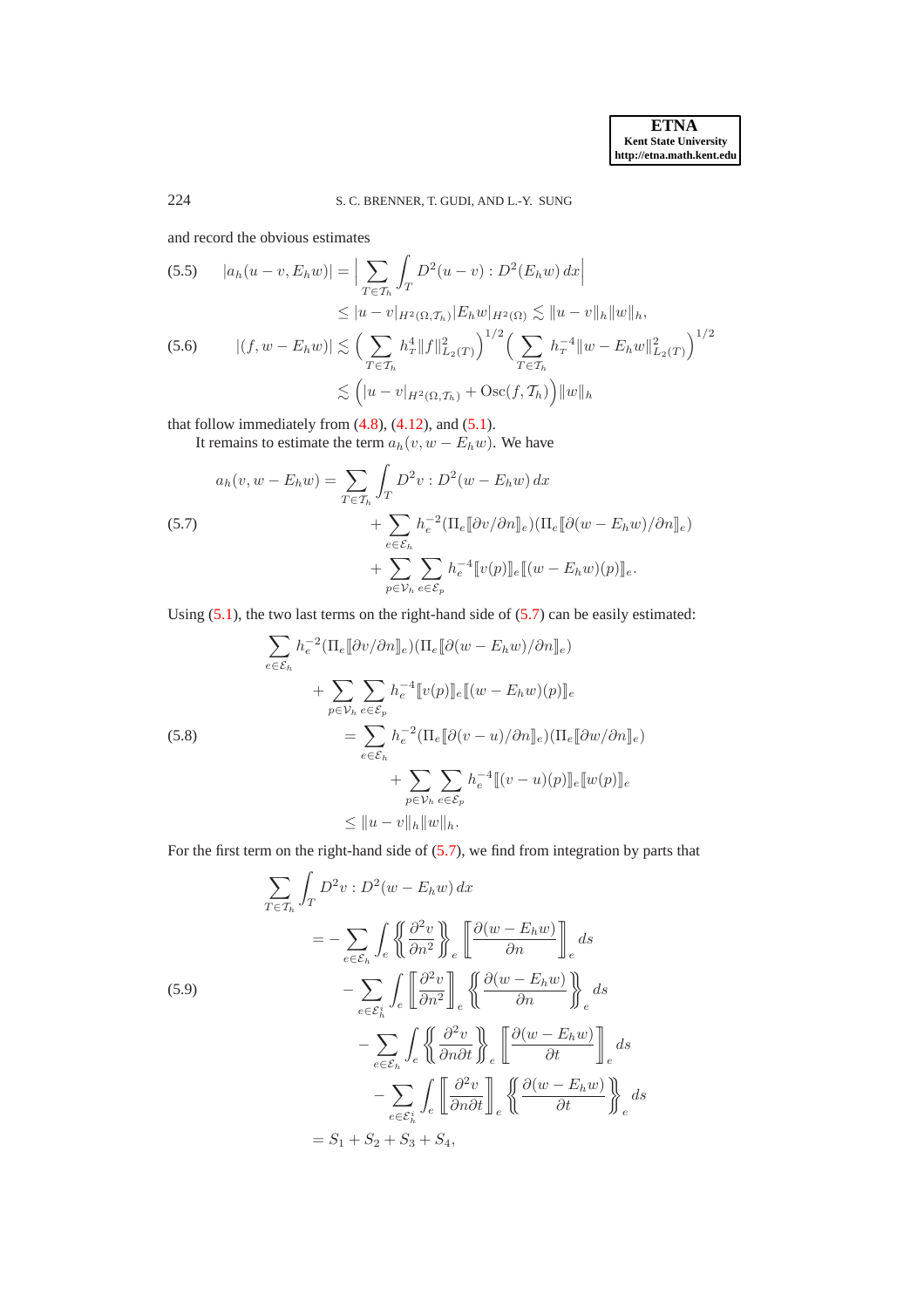and we can estimate the four sums as follows.

From direct calculations, scaling, and  $(5.1)$ , we have

$$
S_1 = -\sum_{e \in \mathcal{E}_h} \int_e \left\{ \left( \frac{\partial^2 v}{\partial n^2} \right) \right\}_e \Pi_e \left[ \frac{\partial w}{\partial n} \right]_e ds
$$
  
\n
$$
= -\sum_{e \in \mathcal{E}_h} h_e \left\{ \left( \frac{\partial^2 v}{\partial n^2} \right) \right\}_e \Pi_e \left[ \frac{\partial w}{\partial n} \right]_e
$$
  
\n(5.10)  
\n
$$
\leq \left( \sum_{e \in \mathcal{E}_h} h_e^4 \left\{ \left( \frac{\partial^2 v}{\partial n^2} \right) \right\}_e \right)^{1/2} \left( \sum_{e \in \mathcal{E}_h} h_e^{-2} \left( \Pi_e \left[ \frac{\partial w}{\partial n} \right] \right) \right)^{2} \right)^{1/2}
$$
  
\n
$$
\lesssim \left( \sum_{T \in \mathcal{T}_h} h_T^2 |v|_{H^2(T)}^2 \right)^{1/2} \|w\|_h
$$
  
\n
$$
\lesssim \left( \sum_{T \in \mathcal{T}_h} h_T^2 \left[ |u - v|_{H^2(T)}^2 + |u|_{H^2(T)}^2 \right] \right)^{1/2} \|w\|_h,
$$

and

$$
S_3 = -\sum_{e \in \mathcal{E}_h} \int_e \left\{ \frac{\partial^2 v}{\partial n \partial t} \right\}_e \left\[ \frac{\partial w}{\partial t} \right]_e ds
$$
  
\n
$$
\leq \sum_{e \in \mathcal{E}_h} h_e^2 \left\{ \frac{\partial^2 v}{\partial n \partial t} \right\}_e h_e^{-2} \sum_{p \in \mathcal{V}_e} ||[w(p)]_e|
$$
  
\n(5.11)  
\n
$$
\leq \left( \sum_{e \in \mathcal{E}_h} h_e^4 \left\{ \frac{\partial^2 v}{\partial n \partial t} \right\}_e^2 \right)^{1/2} \left( \sum_{e \in \mathcal{E}_h} 2h_e^{-4} \sum_{p \in \mathcal{V}_e} [w(p)]_e^2 \right)^{1/2}
$$
  
\n
$$
\lesssim \left( \sum_{T \in \mathcal{T}_h} h_T^2 |v|_{H^2(T)}^2 \right)^{1/2} ||w||_h
$$
  
\n
$$
\lesssim \left( \sum_{T \in \mathcal{T}_h} h_T^2 [|u - v|_{H^2(T)}^2 + |u|_{H^2(T)}^2] \right)^{1/2} ||w||_h.
$$

From Corollary [4.3,](#page-8-3) [\(4.13\)](#page-8-4), [\(4.17\)](#page-9-3), and [\(5.1\)](#page-9-2), we have

$$
(5.12) \quad S_2 \le \left(\sum_{e \in \mathcal{E}_h} h_e \int_e \left[\frac{\partial^2 v}{\partial n^2}\right]_e^2 ds\right)^{1/2} \left(\sum_{e \in \mathcal{E}_h} h_e^{-1} \int_e \left\{\left(\frac{\partial (w - E_h w)}{\partial n}\right)\right\}_e^2 ds\right)^{1/2} \le (|u - v|_{H^2(\Omega, \mathcal{T}_h)} + \text{Osc}(f, \mathcal{T}_h)) \|w\|_h,
$$

and

<span id="page-11-0"></span>
$$
(5.13) \quad S_4 \le \left(\sum_{e \in \mathcal{E}_h} h_e \int_e \left[ \frac{\partial^2 v}{\partial n \partial t} \right]_e^2 ds\right)^{1/2} \left(\sum_{e \in \mathcal{E}_h} h_e^{-1} \int_e \left\{ \frac{\partial (w - E_h w)}{\partial t} \right\}_e^2 ds\right)^{1/2} \lesssim \|u - v\|_h \|w\|_h.
$$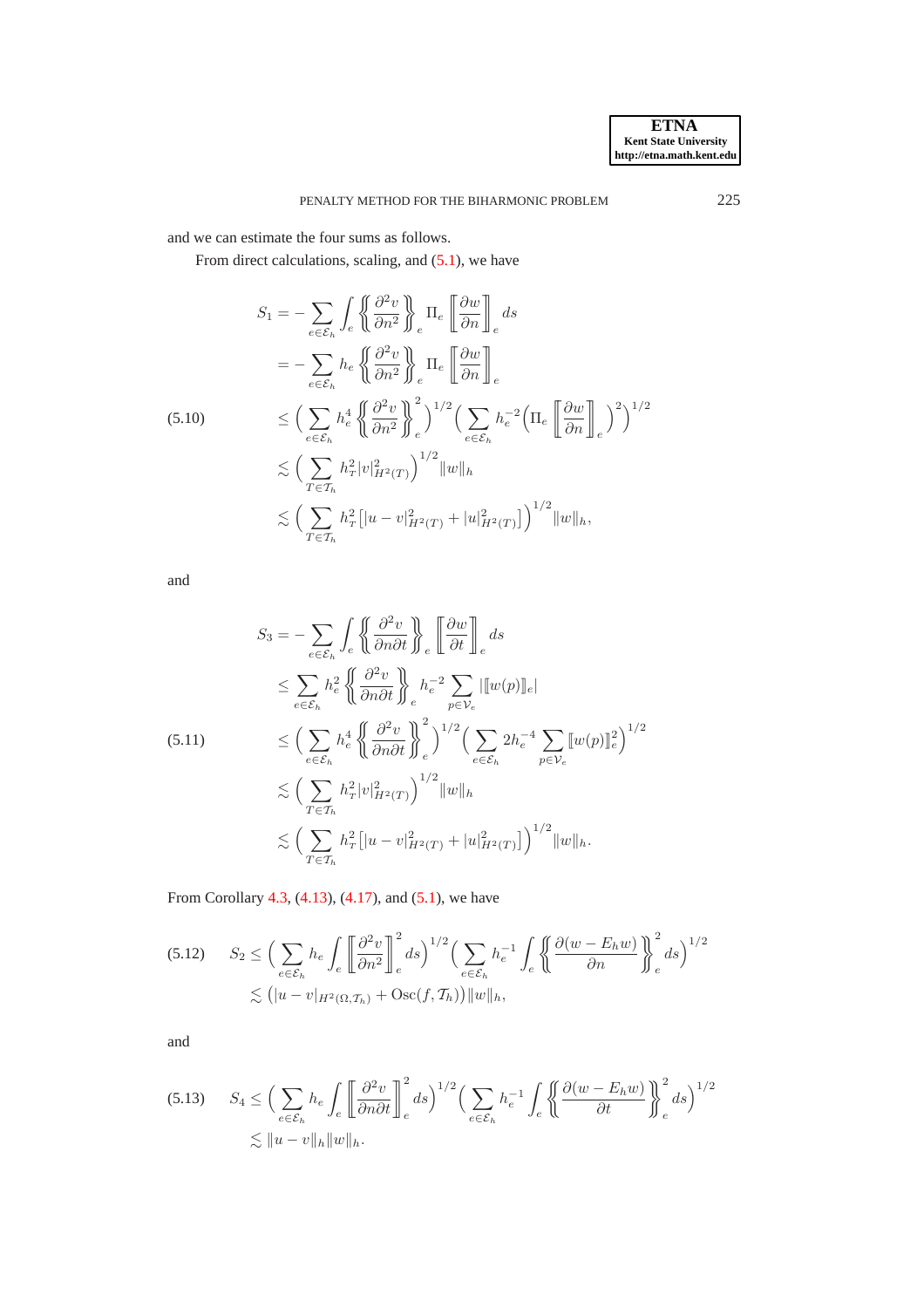It follows from  $(5.9)$ – $(5.13)$  that

$$
\sum_{T \in \mathcal{T}_h} \int_T D^2 v : D^2(w - E_h w) \, dx
$$
\n
$$
\lesssim \left[ \|u - v\|_h + \left( \sum_{T \in \mathcal{T}_h} h_T^2 |u|_{H^2(T)}^2 \right)^{1/2} + \text{Osc}(f, \mathcal{T}_h) \right] \|w\|_h,
$$

which together with  $(5.4)$ – $(5.8)$  implies

$$
\max_{w \in V_h \setminus \{0\}} \frac{a_h(v - u_h, w)}{\|w\|_h} \lesssim \left[ \|u - v\|_h + \left( \sum_{T \in \mathcal{T}_h} h_T^2 |u|_{H^2(T)}^2 \right)^{1/2} + \text{Osc}(f, \mathcal{T}_h) \right]
$$

and, in view of  $(5.3)$ , the estimate  $(5.2)$ .  $\Box$ 

We now invoke the elliptic regularity theory for nonsmooth domains [\[5,](#page-23-17) [17](#page-23-18), [20](#page-23-19), [21\]](#page-23-20) to obtain a concrete error estimate. According to the regularity theory there exists a number  $\alpha \in (1/2, 1]$  such that the solution of  $(1.1)$  satisfies

<span id="page-12-1"></span>
$$
(5.14) \t\t\t ||u||_{H^{2+\alpha}(\Omega)} \leq C_{\Omega} ||f||_{H^{-2+\alpha}(\Omega)}
$$

<span id="page-12-4"></span>when the right-hand side  $f \in H^{-2+\alpha}(\Omega)$  ( $\hookrightarrow L_2(\Omega)$ ). We shall refer to  $\alpha$  as the index of elliptic regularity for the biharmonic problem.

THEOREM 5.2. Let  $\alpha$  be the index of elliptic regularity for the biharmonic problem. We *have*

<span id="page-12-3"></span>(5.15) 
$$
||u - u_h||_h \leq Ch^{\alpha} ||f||_{L_2(\Omega)}.
$$

*Proof.* Let  $\mathcal{I}_h u$  be the Morley interpolant of u. From [\(2.5\)](#page-3-4), [\(4.14\)](#page-8-5), [\(5.2\)](#page-9-6), and [\(5.14\)](#page-12-1), we deduce

$$
||u - u_h||_h^2 \le C \Big( ||u - \mathcal{I}_h u||_h^2 + \sum_{T \in \mathcal{T}_h} h_T^4 [||u|_{H^2(T)}^2 + ||f - \bar{f}||_{L_2(T)}^2] \Big)
$$
  

$$
\le C \Big( h^{2\alpha} |u|_{H^{2+\alpha}(\Omega)}^2 + h^4 |u|_{H^2(\Omega)}^2 + h^4 ||f||_{L_2(\Omega)}^2 \Big) \le C h^{2\alpha} ||f||_{L_2(\Omega)}^2. \qquad \Box
$$

<span id="page-12-0"></span>**6. A posteriori error analysis.** We will use the following residual-based error estimator in our analysis:

(6.1) 
$$
\eta_h = \left(\sum_{j=0}^4 \eta_j^2\right)^{1/2},
$$

where

<span id="page-12-2"></span>
$$
\eta_0 = \Big( \sum_{T \in \mathcal{T}_h} h_T^4 \|f\|_{L_2(T)}^2 \Big)^{1/2},
$$
  
\n
$$
\eta_1 = \Big( \sum_{e \in \mathcal{E}_h} h_e^{-3} \int_e [u_h]_e^2 ds \Big)^{1/2},
$$
  
\n
$$
\eta_2 = \Big( \sum_{e \in \mathcal{E}_h} h_e^{-1} \int_e [ \partial u_h / \partial n \|_e^2 ds \Big)^{1/2},
$$
  
\n
$$
\eta_3 = \Big( \sum_{e \in \mathcal{E}_h} h_e^{-2} \Big( \Pi_e [ \partial u_h / \partial n ]_e \Big)^2 \Big)^{1/2},
$$
  
\n
$$
\eta_4 = \Big( \sum_{p \in \mathcal{V}_h} \sum_{e \in \mathcal{E}_p} h_e^{-4} [ [u_h(p) ]_e^2 \Big)^{1/2}.
$$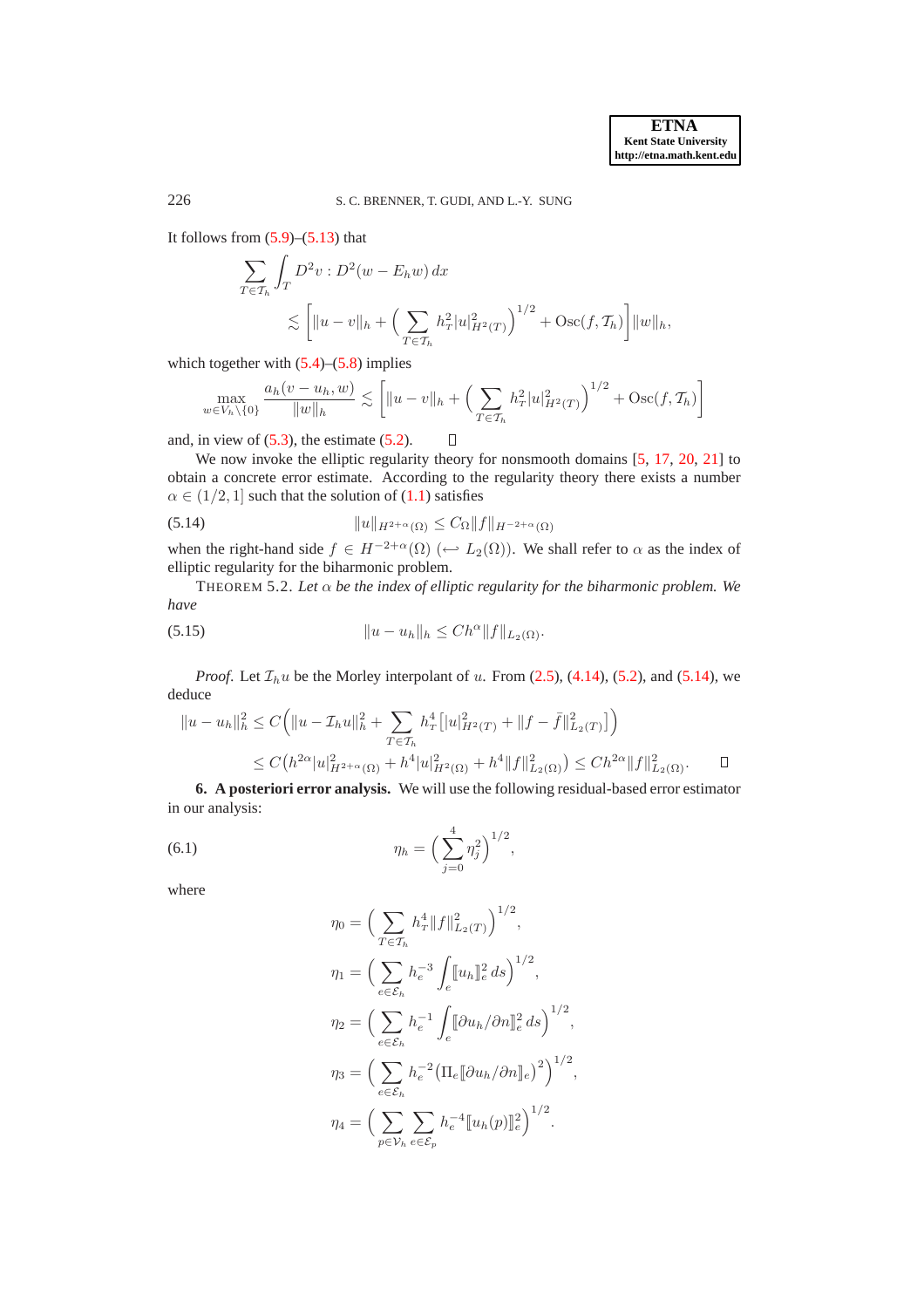<span id="page-13-6"></span><span id="page-13-2"></span>THEOREM 6.1. Let  $u$  and  $u_h$  be the solution of  $(1.1)$  and  $(3.1)$  respectively. We have

(6.2) ku − uhk<sup>h</sup> ≤ Cηh.

<span id="page-13-3"></span>*Proof.* From the definition  $(5.1)$ , we see that

(6.3) 
$$
||u - u_h||_h^2 = |u - u_h|_{H^2(\Omega, \mathcal{T}_h)}^2 + \eta_3^2 + \eta_4^2.
$$

Furthermore we have, from Lemma [4.1,](#page-6-6)

<span id="page-13-4"></span>(6.4) 
$$
|u - u_h|_{H^2(\Omega, \mathcal{T}_h)} \le |u - E_h u_h|_{H^2(\Omega)} + |E_h u_h - u_h|_{H^2(\Omega, \mathcal{T}_h)}
$$

$$
\lesssim |u - E_h u_h|_{H^2(\Omega)} + \eta_1 + \eta_2,
$$

and by duality,

<span id="page-13-0"></span>(6.5) 
$$
|u - E_h u_h|_{H^2(\Omega)} = \max_{\phi \in H_0^2(\Omega)} \frac{a(u - E_h u_h, \phi)}{|\phi|_{H^2(\Omega)}}.
$$

Let  $\phi \in H_0^2(\Omega)$  be arbitrary. We write, using [\(1.1\)](#page-0-0) and [\(3.1\)](#page-3-3),

<span id="page-13-1"></span>(6.6) 
$$
a(u - E_h u_h, \phi) = (f, \phi) - a_h(u_h, \phi) + a_h(u_h - E_h u_h, \phi) = (f, \phi - \mathcal{I}_h \phi) - a_h(u_h, \phi - \mathcal{I}_h \phi) + a_h(u_h - E_h u_h, \phi).
$$

From [\(2.4\)](#page-3-5), [\(2.5\)](#page-3-4), [\(3.2\)](#page-3-6), and Lemma [4.1,](#page-6-6) we find

$$
a_h(u_h, \phi - \mathcal{I}_h \phi) = \sum_{T \in \mathcal{T}_h} \int_T D^2 u_h : D^2(\phi - \mathcal{I}_h \phi) dx = 0
$$
  

$$
(f, \phi - \mathcal{I}_h \phi) \le \sum_{T \in \mathcal{T}_h} ||f||_{L_2(T)} ||\phi - \mathcal{I}_h \phi||_{L_2(T)}
$$
  

$$
\le \left(\sum_{T \in \mathcal{T}_h} h_T^4 ||f||_{L_2(T)}^2\right)^{1/2} \left(\sum_{T \in \mathcal{T}_h} h_T^{-4} ||\phi - \mathcal{I}_h \phi||_{L_2(T)}^2\right)^{1/2}
$$
  

$$
\lesssim \eta_0 |\phi|_{H^2(\Omega)},
$$
  

$$
a_h(u_h - E_h u_h, \phi) = \sum_{T \in \mathcal{T}_h} \int_T D^2(u_h - E_h u_h) : D^2 \phi dx
$$
  

$$
\le |u_h - E_h u_h|_{H^2(\Omega, \mathcal{T}_h)} |\phi|_{H^2(\Omega)} \lesssim (\eta_1 + \eta_2) |\phi|_{H^2(\Omega)},
$$

which together with  $(6.5)$ – $(6.6)$  implies

(6.7) 
$$
|u - E_h u_h|_{H^2(\Omega, \mathcal{T}_h)} \lesssim \eta_0 + \eta_1 + \eta_2.
$$

The estimate  $(6.2)$  follows from  $(6.1)$ ,  $(6.3)$ – $(6.4)$ , and  $(6.7)$ .  $\Box$ 

Theorem [6.1](#page-13-6) shows that  $\eta_h$  is a reliable error estimator. The next theorem, which states that  $\eta_h$  is also an efficient error estimator, follows immediately from [\(4.12\)](#page-8-2), [\(4.15\)](#page-9-7), [\(4.16\)](#page-9-1),  $(5.1)$ , and  $(6.1)$ .

<span id="page-13-7"></span>THEOREM 6.2. Let u and  $u_h$  be the solution of  $(1.1)$  and  $(3.1)$  respectively. We have

<span id="page-13-5"></span>
$$
\eta_h \le C \big( \|u - u_h\|_h + \mathrm{Osc}(f, \mathcal{T}_h) \big).
$$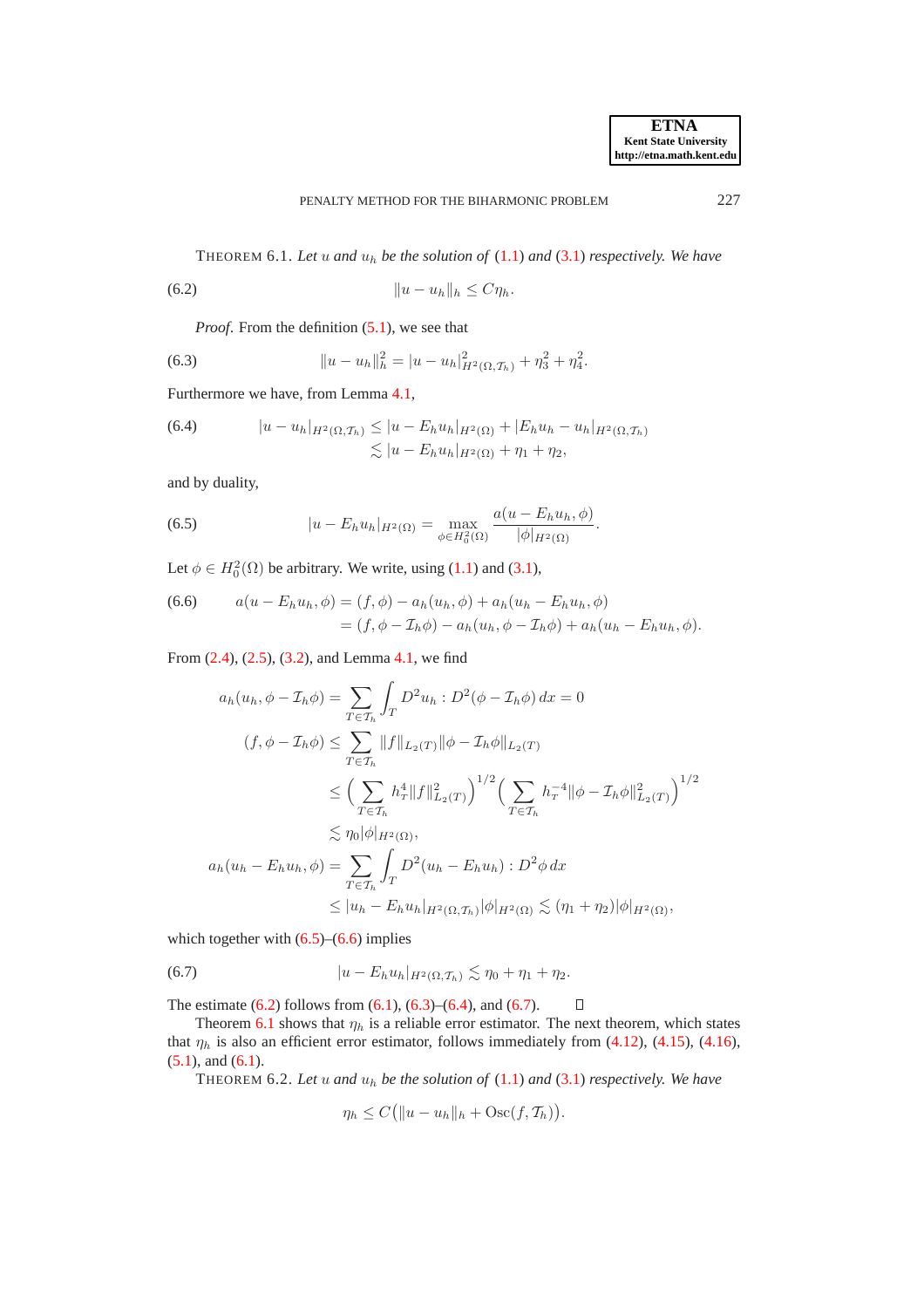**ETNA Kent State University http://etna.math.kent.edu**

228 S. C. BRENNER, T. GUDI, AND L.-Y. SUNG

**7. Extensions.** Let  $u_h \in V_h$  be the solution of [\(3.1\)](#page-3-3). We can view  $E_h u_h \in V_h^{HCT}$  as a  $C<sup>1</sup>$  solution of [\(1.1\)](#page-0-0) obtained by post-processing.

THEOREM 7.1. *The following error estimate holds for the post-processed solution*  $E_hu_h$ :

<span id="page-14-6"></span>
$$
|u - E_h u_h|_{H^2(\Omega)} \leq Ch^{\alpha} ||f||_{L_2(\Omega)}.
$$

*Proof.* This is a direct consequence of  $(2.5)$ ,  $(4.8)$ ,  $(4.11)$ ,  $(5.14)$ , and  $(5.15)$ .

$$
|u - E_h u_h|_{H^2(\Omega)} \le |u - E_h \mathcal{I}_h u|_{H^2(\Omega)} + |E_h (\mathcal{I}_h u - u_h)|_{H^2(\Omega)}
$$
  
\n
$$
\lesssim |u - E_h \mathcal{I}_h u|_{H^2(\Omega)} + ||\mathcal{I}_h u - u_h||_h
$$
  
\n
$$
\lesssim |u - E_h \mathcal{I}_h u|_{H^2(\Omega)} + ||\mathcal{I}_h u - u||_h + ||u - u_h||_h
$$
  
\n
$$
\lesssim h^{\alpha} ||f||_{L_2(\Omega)} \quad \Box
$$

Following the ideas in [\[8\]](#page-23-12), we can also derive other error estimates for  $E_h u_h$ . The key is to understand the adjoint operator  $E_h^*: H_0^2(\Omega) \longrightarrow V_h$  defined by

<span id="page-14-7"></span>(7.1) 
$$
a_h(E_h^*\phi, v) = a(\phi, E_h v) \qquad \forall \phi \in H_0^2(\Omega), \ v \in V_h.
$$

REMARK 7.2. It follows from [\(1.1\)](#page-0-0) and [\(7.1\)](#page-14-1) that  $E_h^*u \in V_h$  satisfies

<span id="page-14-1"></span>
$$
a_h(E_h^*u, v) = (f, E_h v) \qquad \forall v \in V_h.
$$

Therefore  $E_h^*u$  is the solution of a modified version of the WOPSIP method that can be applied to [\(1.1\)](#page-0-0) for a general right-hand side  $f \in H^{-s}(\Omega)$ , where  $-2 \le s \le 0$ .

We begin with a technical lemma.

LEMMA 7.3. Let  $\alpha$  be the index of elliptic regularity for the biharmonic problem. We *have*

<span id="page-14-3"></span>(7.2) 
$$
\left|\sum_{T\in\mathcal{T}_h}\int_T D^2\zeta : D^2(w - E_h w) dx\right| \leq Ch^{\alpha} \|\zeta\|_{H^{2+\alpha}(\Omega)} \|w\|_h,
$$

<span id="page-14-5"></span>
$$
(7.3) \qquad \Big|\sum_{T\in\mathcal{T}_h}\int_{T} D^2\zeta : D^2(\mathcal{I}_h\phi - E_h\mathcal{I}_h\phi)\,dx\Big|\leq Ch^{2\alpha}\|\zeta\|_{H^{2+\alpha}(\Omega)}\|\phi\|_{H^{2+\alpha}(\Omega)},
$$

*for all*  $\zeta \in H^{2+\alpha}(\Omega)$ ,  $w \in V_h$  *and*  $\phi \in H^{2+\alpha}(\Omega) \cap H_0^2(\Omega)$ .

*Proof.* Let  $w \in V_h$  be arbitrary. We have, by Corollary [4.2](#page-7-3) and [\(5.1\)](#page-9-2),

<span id="page-14-4"></span>
$$
(7.4) \qquad \Big| \sum_{T \in \mathcal{T}_h} \int_T D^2 \zeta : D^2(w - E_h w) \, dx \Big| \le |\zeta|_{H^2(\Omega)} |w - E_h w|_{H^2(\Omega, \mathcal{T}_h)}
$$
  

$$
\le C |\zeta|_{H^2(\Omega)} ||w||_h \qquad \forall \zeta \in H^2(\Omega).
$$

For  $\zeta \in H^3(\Omega)$ , it follows from integration by parts that

<span id="page-14-2"></span>
$$
\sum_{T \in \mathcal{T}_h} \int_T D^2 \zeta : D^2(w - E_h w) \, dx
$$
\n
$$
(7.5) \qquad = -\sum_{T \in \mathcal{T}_h} \int_T \nabla(\Delta \zeta) \cdot \nabla(w - E_h w) \, dx - \sum_{e \in \mathcal{E}_h} \int_e \frac{\partial^2 \zeta}{\partial n_e^2} \left[ \frac{\partial w}{\partial n} \right]_e \, ds
$$
\n
$$
- \sum_{e \in \mathcal{E}_h} \int_e \frac{\partial^2 \zeta}{\partial n_e \partial t_e} \left[ \frac{\partial w}{\partial t} \right]_e \, ds,
$$

<span id="page-14-0"></span>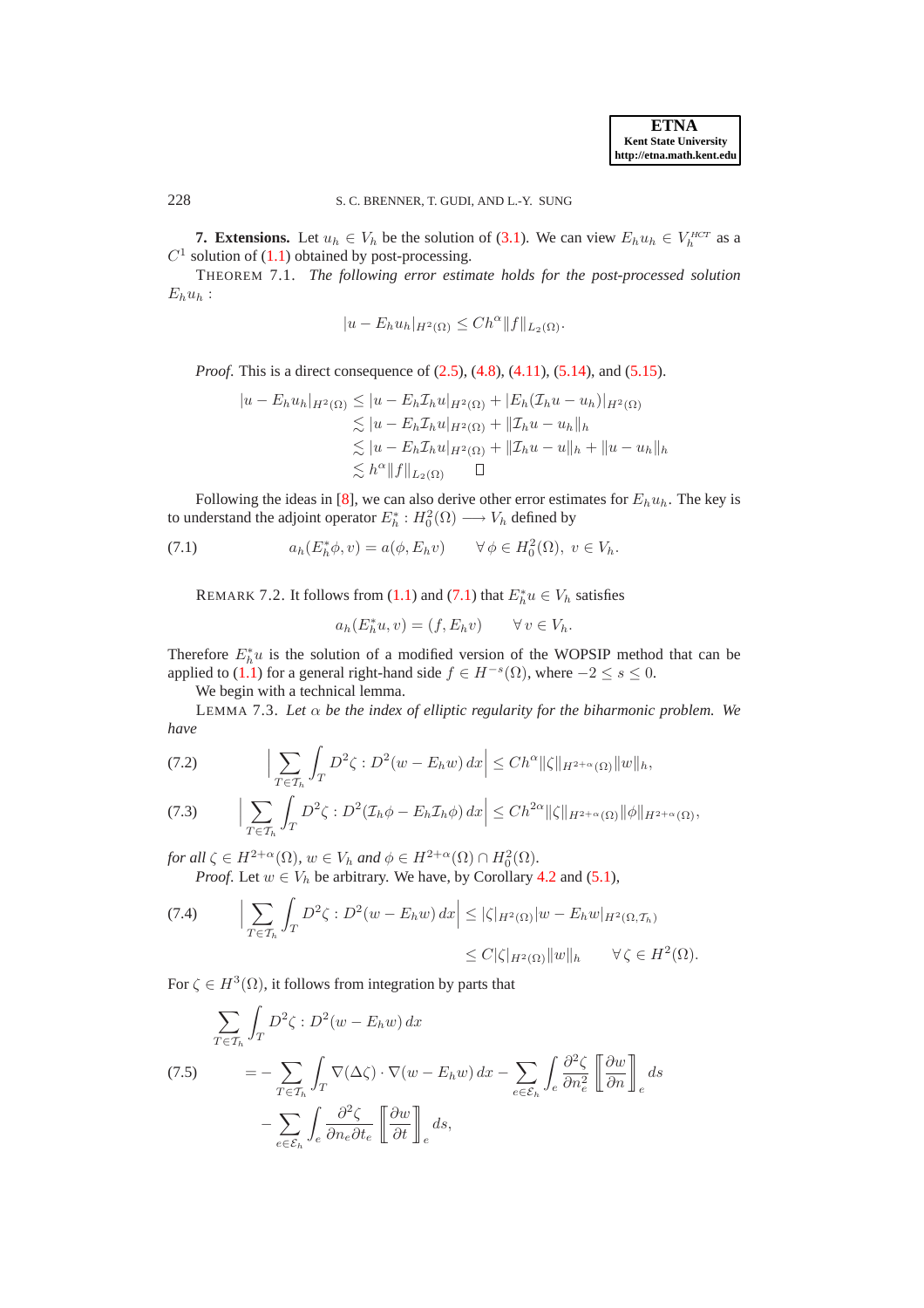and the three terms on the right-hand side can be estimated as follows.

We apply Corollary [4.2](#page-7-3) and  $(5.1)$  to bound the first term:

$$
(7.6) \qquad \Big| \sum_{T \in \mathcal{T}_h} \int_T \nabla(\Delta \zeta) \cdot \nabla(w - E_h w) \, dx \Big| \le |\zeta|_{H^3(\Omega)} |w - E_h w|_{H^1(\Omega, \mathcal{T}_h)}
$$
  

$$
\le Ch |\zeta|_{H^3(\Omega)} \|w\|_h.
$$

For the second term, we write

$$
- \sum_{e \in \mathcal{E}_h} \int_e \frac{\partial^2 \zeta}{\partial n_e^2} \left[ \frac{\partial w}{\partial n} \right]_e ds
$$
  
= 
$$
- \sum_{e \in \mathcal{E}_h} \int_e \left( \frac{\partial^2 \zeta}{\partial n_e^2} - \omega_e \right) \left[ \frac{\partial w}{\partial n} \right]_e ds - \sum_{e \in \mathcal{E}_h} \int_e \omega_e \Pi_e \left[ \frac{\partial w}{\partial n} \right]_e ds,
$$

where

$$
\omega_e = \frac{1}{|T|} \int_T \frac{\partial^2 \zeta}{\partial n_e^2} dx
$$

is the mean value of  $\partial^2 \zeta / \partial n_e^2$  over a triangle  $T \in \mathcal{T}_e$ . We then find by using [\(4.9\)](#page-7-1), [\(5.1\)](#page-9-2), the trace theorem, and a standard interpolation error estimate that

$$
\begin{split}\n&\left|\sum_{e\in\mathcal{E}_{h}}\int_{e}\frac{\partial^{2}\zeta}{\partial n_{e}^{2}}\left[\frac{\partial w}{\partial n}\right]_{e}ds\right| \\
&\leq h|\zeta|_{H^{3}(\Omega)}\left(\sum_{e\in\mathcal{E}_{h}}h_{e}^{-1}\int_{e}\left[\frac{\partial w}{\partial n}\right]_{e}^{2}ds\right)^{1/2} + \sum_{e\in\mathcal{E}_{h}}h_{e}|\omega_{e}|\cdot|\Pi_{e}[\partial w/\partial n]_{e}| \\
&\leq h|\zeta|_{H^{3}(\Omega)}\|w\|_{h} + \left(\sum_{e\in\mathcal{E}_{h}}h_{e}^{4}\omega_{e}^{2}\right)^{1/2}\left(\sum_{e\in\mathcal{E}_{h}}h_{e}^{-2}\left[\Pi_{e}[\partial w/\partial n]_{e}\right]^{2}\right)^{1/2} \\
&\leq h|\zeta|_{H^{3}(\Omega)}\|w\|_{h} + h|\zeta|_{H^{2}(\Omega)}\|w\|_{h} \lesssim h\|\zeta\|_{H^{3}(\Omega)}\|w\|_{h}.\n\end{split}
$$

For the third term, we write

$$
- \sum_{e \in \mathcal{E}_h} \int_e \frac{\partial^2 \zeta}{\partial n_e \partial t_e} \left[ \frac{\partial w}{\partial t} \right]_e ds
$$
  
= 
$$
- \sum_{e \in \mathcal{E}_h} \int_e \left( \frac{\partial^2 \zeta}{\partial n_e \partial t_e} - \tau_e \right) \left[ \frac{\partial w}{\partial t} \right]_e ds - \sum_{e \in \mathcal{E}_h} \int_e \tau_e \left[ \frac{\partial w}{\partial t} \right]_e ds,
$$

where

$$
\tau_e = \frac{1}{|T|} \int_T \frac{\partial^2 \zeta}{\partial n_e \partial t_e} dx
$$

is the mean value of  $\partial^2 \zeta / \partial n_e \partial t_e$  over a triangle  $T \in \mathcal{T}_e$ . We then obtain by using [\(3.6\)](#page-5-4), [\(5.1\)](#page-9-2),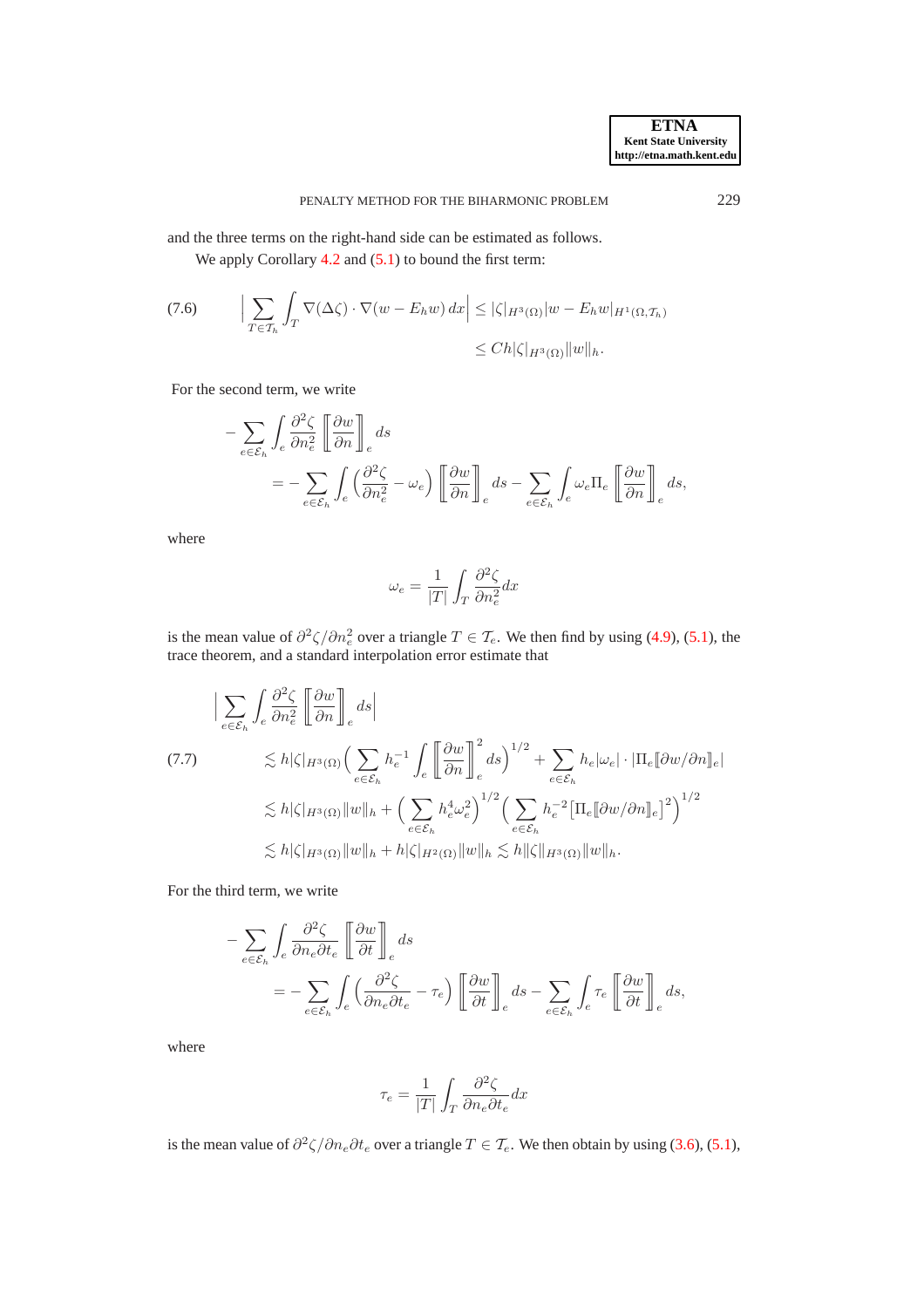the trace theorem, and standard interpolation error and inverse estimates that

<span id="page-16-0"></span>
$$
\begin{split}\n&\left|\sum_{e\in\mathcal{E}_{h}}\int_{e}\frac{\partial^{2}\zeta}{\partial n_{e}\partial t_{e}}\left[\frac{\partial w}{\partial t}\right]_{e}ds\right| \\
&\lesssim h|\zeta|_{H^{3}(\Omega)}\left(\sum_{e\in\mathcal{E}_{h}}h_{e}^{-1}\int_{e}\left[\frac{\partial w}{\partial t}\right]_{e}^{2}ds\right)^{1/2} + \sum_{e\in\mathcal{E}_{h}}|\tau_{e}|\sum_{p\in\mathcal{V}_{e}}\left[\left[w(p)\right]\right]_{e}\right| \\
&\lesssim h|\zeta|_{H^{3}(\Omega)}\left(\sum_{e\in\mathcal{E}_{h}}h_{e}^{-3}\int_{e}\left[w\right]\right]_{e}^{2}ds\right)^{1/2} \\
&\quad+\left(\sum_{e\in\mathcal{E}_{h}}h_{e}^{4}\tau_{e}^{2}\right)^{1/2}\left(\sum_{e\in\mathcal{E}_{h}}h_{e}^{-4}\sum_{p\in\mathcal{V}_{e}}\left[w(p)\right]\right]_{e}^{2}\right)^{1/2} \\
&\lesssim h|\zeta|_{H^{3}(\Omega)}\|w\|_{h} + h|\zeta|_{H^{2}(\Omega)}\|w\|_{h} \lesssim h\|\zeta\|_{H^{3}(\Omega)}\|w\|_{h}.\n\end{split}
$$

Combining  $(7.5)$ – $(7.8)$ , we have

<span id="page-16-1"></span>
$$
(7.9) \qquad \Big|\sum_{T\in\mathcal{T}_h}\int_T D^2\zeta : D^2(w - E_h w)\,dx\Big|\leq Ch \|\zeta\|_{H^3(\Omega)} \|w\|_h \qquad \forall \,\zeta\in H^3(\Omega).
$$

The estimate [\(7.2\)](#page-14-3) follows from [\(7.4\)](#page-14-4), [\(7.9\)](#page-16-1), and interpolation between Sobolev spaces [\[1](#page-23-3), [4,](#page-23-21) [27,](#page-24-3) [28\]](#page-24-4).

Next, we derive [\(7.3\)](#page-14-5) by a similar approach. Let  $\phi \in H^{2+\alpha}(\Omega) \cap H_0^2(\Omega)$  be arbitrary. We have, by [\(2.5\)](#page-3-4) and [\(4.11\)](#page-8-1),

<span id="page-16-3"></span>
$$
\left| \sum_{T \in \mathcal{T}_h} \int_T D^2 \zeta : D^2 (\mathcal{I}_h \phi - E_h \mathcal{I}_h \phi) \, dx \right|
$$
  
(7.10)  

$$
\leq |\zeta|_{H^2(\Omega)} |\mathcal{I}_h \phi - E_h \mathcal{I}_h \phi|_{H^2(\Omega, \mathcal{T}_h)}
$$
  

$$
\leq |\zeta|_{H^2(\Omega)} (|\mathcal{I}_h \phi - \phi|_{H^2(\Omega, \mathcal{T}_h)} + |\phi - E_h \mathcal{I}_h \phi|_{H^2(\Omega)})
$$
  

$$
\leq C h^{\alpha} |\zeta|_{H^2(\Omega)} ||\phi||_{H^{2+\alpha}(\Omega)}
$$
  $\forall \zeta \in H^2(\Omega).$ 

For  $\zeta \in H^3(\Omega)$ , it follows from integration by parts that

<span id="page-16-2"></span>
$$
\sum_{T \in \mathcal{T}_h} \int_T D^2 \zeta : D^2 (\mathcal{I}_h \phi - E_h \mathcal{I}_h \phi) dx
$$
  
=  $-\sum_{T \in \mathcal{T}_h} \int_T \nabla (\Delta \zeta) \cdot \nabla (\mathcal{I}_h \phi - E_h \mathcal{I}_h \phi) dx$   
(7.11)  

$$
-\sum_{e \in \mathcal{E}_h} \int_e \left( \frac{\partial^2 \zeta}{\partial n_e^2} \left[ \frac{\partial \mathcal{I}_h \phi}{\partial n} \right]_e + \frac{\partial^2 \zeta}{\partial n_e \partial t_e} \left[ \frac{\partial \mathcal{I}_h \phi}{\partial t} \right]_e \right) ds
$$
  
=  $-\sum_{T \in \mathcal{T}_h} \int_T \nabla (\Delta \zeta) \cdot \nabla (\mathcal{I}_h \phi - E_h \mathcal{I}_h \phi) dx$   

$$
-\sum_{e \in \mathcal{E}_h} \int_e \left( \frac{\partial^2 \zeta}{\partial n_e^2} - \omega_e \right) \left[ \frac{\partial (\mathcal{I}_h \phi - \phi)}{\partial n} \right]_e ds
$$
  

$$
-\sum_{e \in \mathcal{E}_h} \int_e \left( \frac{\partial^2 \zeta}{\partial n_e \partial t_e} - \tau_e \right) \left[ \frac{\partial (\mathcal{I}_h \phi - \phi)}{\partial t} \right]_e ds.
$$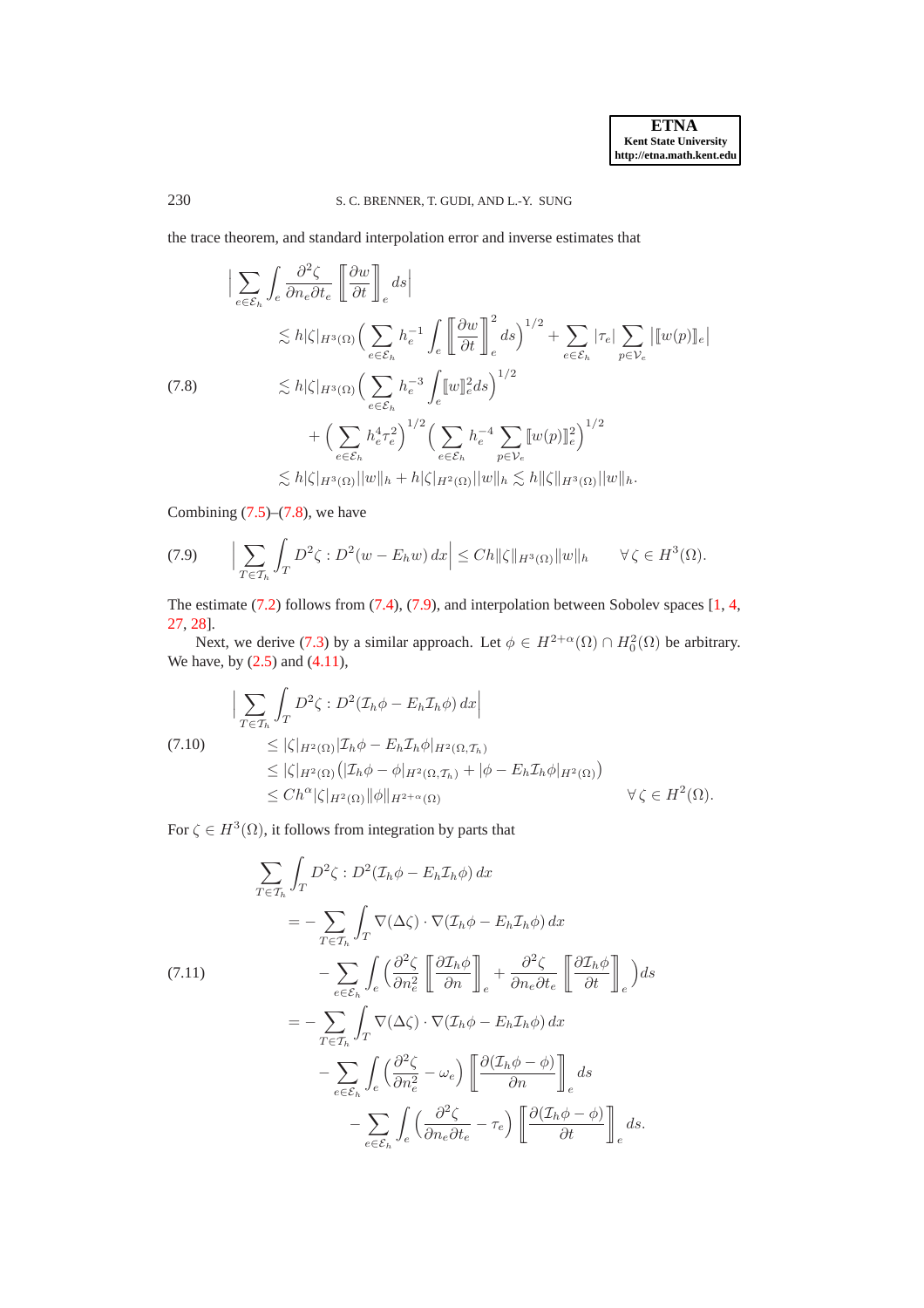Using  $(2.5)$ ,  $(4.11)$ , the trace theorem, and a standard interpolation error estimate, we obtain from [\(7.11\)](#page-16-2)

<span id="page-17-0"></span>
$$
\begin{aligned} \text{(7.12)} \qquad & \left| \sum_{T \in \mathcal{T}_h} \int_T D^2 \zeta : D^2(\mathcal{I}_h \phi - E_h \mathcal{I}_h \phi) \, dx \right| \\ &\leq Ch^{1+\alpha} |\zeta|_{H^3(\Omega)} \|\phi\|_{H^{2+\alpha}(\Omega)} \qquad \forall \, \zeta \in H^3(\Omega). \end{aligned}
$$

The estimate [\(7.3\)](#page-14-5) now follows from [\(7.10\)](#page-16-3), [\(7.12\)](#page-17-0), and interpolation between Sobolev spaces.  $\Box$ We are now ready to establish the properties of  $E_h^*$ .

LEMMA 7.4. *Let* α *be the index of elliptic regularity for the biharmonic problem. We have*

$$
(7.13) \t\t ||\zeta - E_h^*\zeta||_h \le Ch^{\alpha} \|\zeta\|_{H^{2+\alpha}(\Omega)} \t\t \forall \zeta \in H^{2+\alpha}(\Omega) \cap H_0^2(\Omega).
$$

<span id="page-17-4"></span><span id="page-17-1"></span>*Proof.* We have the following standard estimate for nonconforming methods:

<span id="page-17-2"></span>
$$
\|\zeta - E_h^*\zeta\|_h \le \|\zeta - v\|_h + \|v - E_h^*\zeta\|_h
$$
  
(7.14)  

$$
\le \|\zeta - v\|_h + \sup_{w \in V_h \setminus \{0\}} \frac{a_h(v - E_h^*\zeta, w)}{\|w\|_h}
$$
  

$$
\le 2\|\zeta - v\|_h + \sup_{w \in V_h \setminus \{0\}} \frac{a_h(\zeta - E_h^*\zeta, w)}{\|w\|_h} \qquad \forall v \in V_h.
$$

Let  $w \in V_h$  be arbitrary. Since  $\zeta \in H_0^2(\Omega)$ , we have

$$
a_h(\zeta - E_h^*\zeta, w) = a_h(\zeta, w - E_h w) = \sum_{T \in \mathcal{T}_h} \int_T D^2 \zeta : D^2(w - E_h w) \, dx.
$$

It then follows from [\(7.2\)](#page-14-3) that

$$
a_h(\zeta - E_h^*\zeta, w) \le Ch^{\alpha} \|\zeta\|_{H^{2+\alpha}(\Omega)} \|w\|_h,
$$

which implies

$$
\sup_{w \in V_h \setminus \{0\}} \frac{a_h(\zeta - E_h^*\zeta, w)}{\|w\|_h} \le Ch^\alpha \|\zeta\|_{H^{2+\alpha}(\Omega)}.
$$

Finally, by taking  $v = \mathcal{I}_h \zeta$ , we obtain from [\(2.5\)](#page-3-4)

<span id="page-17-3"></span>
$$
(7.15) \qquad \|\zeta - v\|_h = \|\zeta - \mathcal{I}_h\zeta\|_h = |\zeta - \mathcal{I}_h\zeta|_{H^2(\Omega, \mathcal{T}_h)} \le Ch^\alpha \|\zeta\|_{H^{2+\alpha}(\Omega)}.
$$

<span id="page-17-5"></span>The estimate  $(7.13)$  follows from  $(7.14)$ – $(7.15)$ .

LEMMA 7.5. *Let* α *be the index of elliptic regularity for the biharmonic problem. We have*

 $\Box$ 

$$
|a_h(\zeta - E_h^*\zeta, \mathcal{I}_h \phi)| \le Ch^{2\alpha} \|\zeta\|_{H^{2+\alpha}(\Omega)} \|\phi\|_{H^{2+\alpha}(\Omega)}
$$

*for all*  $\zeta, \phi \in H^{2+\alpha}(\Omega) \cap H_0^2(\Omega)$ *.* 

*Proof*. In view of the fact that

$$
a_h(\zeta - E_h^*\zeta, \mathcal{I}_h \phi) = a_h(\zeta, \mathcal{I}_h \phi - E_h \mathcal{I}_h \phi) = \sum_{T \in \mathcal{T}_h} \int_T D^2 \zeta : D^2(\mathcal{I}_h \phi - E_h \mathcal{I}_h \phi) dx,
$$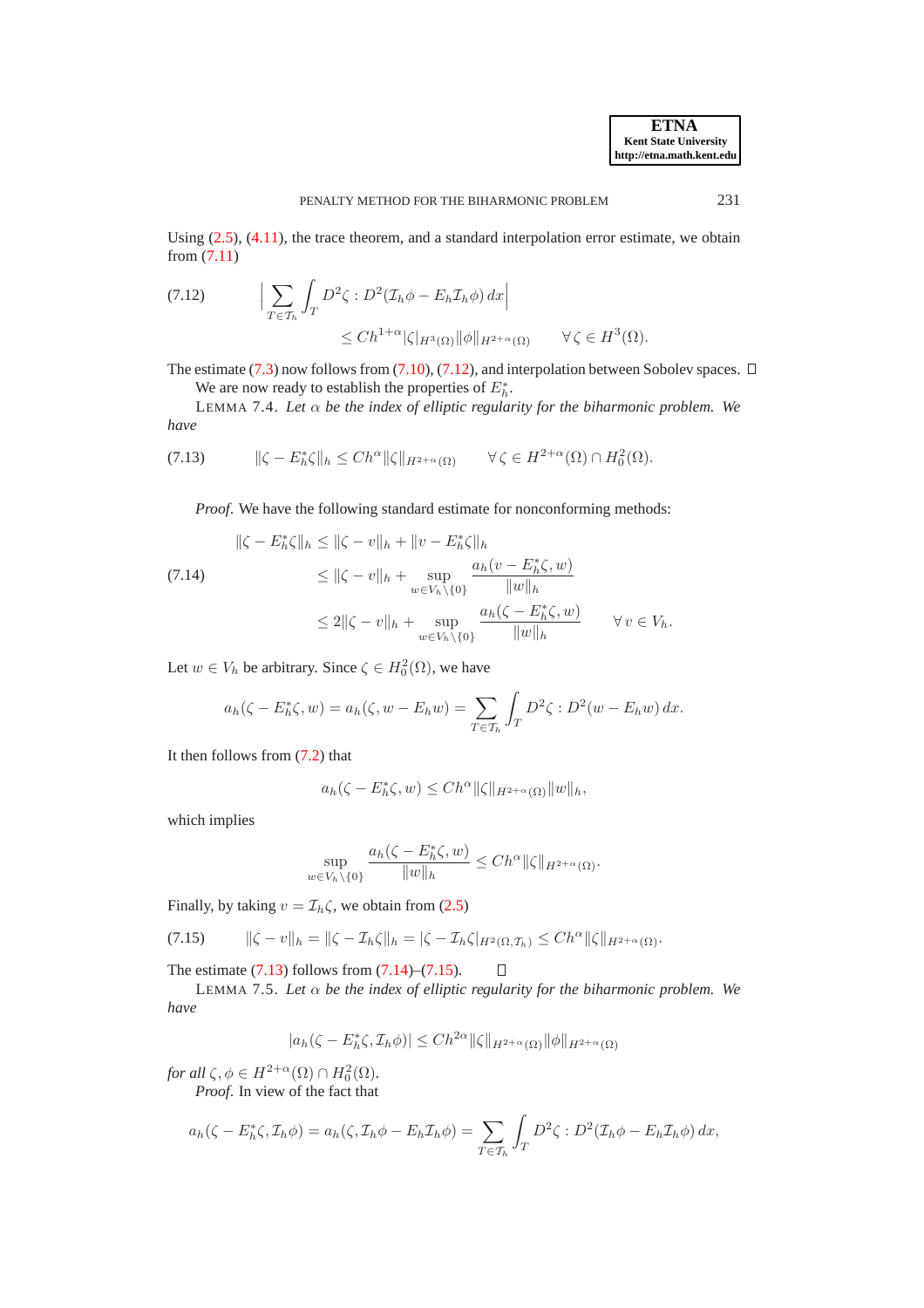the estimate follows immediately from [\(7.3\)](#page-14-5).

Next, we will derive error estimates in the norm of the Sobolev space  $H^{2-\alpha}(\Omega)$ . The following duality formula is useful:

 $\Box$ 

<span id="page-18-2"></span>
$$
(7.16) \t\t\t\t\|\psi\|_{H^{2-\alpha}(\Omega)} = \max_{\phi \in H^{-2+\alpha}(\Omega) \setminus \{0\}} \frac{\phi(\psi)}{\|\phi\|_{H^{-2+\alpha}(\Omega)}} \t\t\t\t\forall \psi \in H^{2-\alpha}_0(\Omega).
$$

Given any  $\phi \in H^{-2+\alpha}(\Omega)$ , let  $\xi \in H_0^2(\Omega)$  satisfy

<span id="page-18-0"></span>(7.17) 
$$
a(\xi, v) = \phi(v) \qquad \forall v \in H_0^2(\Omega).
$$

Then elliptic regularity (cf. [\(5.14\)](#page-12-1)) implies

<span id="page-18-1"></span>
$$
||\xi||_{H^{2+\alpha}(\Omega)} \leq C_{\Omega} ||\phi||_{H^{-2+\alpha}(\Omega)}.
$$

<span id="page-18-4"></span>LEMMA 7.6. *Let* α *be the index of elliptic regularity for the biharmonic problem. We have*

<span id="page-18-3"></span>
$$
(7.19) \qquad \|\zeta - E_h(E_h^*\zeta)\|_{H^{2-\alpha}(\Omega)} \le Ch^{2\alpha} \|\zeta\|_{H^{2+\alpha}(\Omega)} \qquad \forall \zeta \in H^{2+\alpha}(\Omega) \cap H_0^2(\Omega).
$$

*Proof.* Let  $\phi \in H^{-2+\alpha}(\Omega)$  be arbitrary and  $\xi \in H_0^2(\Omega)$  satisfy [\(7.17\)](#page-18-0). It follows from [\(2.5\)](#page-3-4), [\(7.1\)](#page-14-1), Lemma [7.4,](#page-17-4) Lemma [7.5,](#page-17-5) and [\(7.18\)](#page-18-1) that

$$
\phi(\zeta - E_h E_h^* \zeta) = a(\xi, \zeta - E_h E_h^* \zeta) \n= a(\xi, \zeta) - a_h(E_h^* \xi, E_h^* \zeta) \n= a_h(\xi - E_h^* \xi, \zeta) + a_h(E_h^* \xi, \zeta - E_h^* \zeta) \n= a_h(\xi - E_h^* \xi, \zeta) + a_h(\xi, \zeta - E_h^* \zeta) - a_h(\xi - E_h^* \xi, \zeta - E_h^* \zeta) \n= a_h(\xi - E_h^* \xi, \zeta_h \zeta) + a_h(\xi - E_h^* \xi, \zeta - \zeta_h \zeta) \n+ a_h(\zeta_h \xi, \zeta - E_h^* \zeta) + a_h(\xi - \zeta_h \xi, \zeta - E_h^* \zeta) \n- a_h(\xi - E_h^* \xi, \zeta - E_h^* \zeta) \n\lesssim h^{2\alpha} \|\zeta\|_{H^{2+\alpha}(\Omega)} \|\phi\|_{H^{-2+\alpha}(\Omega)},
$$

which together with  $(7.16)$  implies  $(7.19)$ .

THEOREM 7.7. *The following error estimate holds for the post-processed solution*  $E_hu_h$ :

<span id="page-18-5"></span> $\Box$ 

$$
||u - E_h u_h||_{H^{2-\alpha}(\Omega)} \le Ch^{2\alpha} ||f||_{L_2(\Omega)},
$$

*where*  $\alpha$  *is the index of elliptic regularity for the biharmonic problem.* 

*Proof.* Let  $\phi \in H^{-2+\alpha}(\Omega)$  be arbitrary and  $\xi \in H_0^2(\Omega)$  satisfy [\(7.17\)](#page-18-0). It follows from [\(1.1\)](#page-0-0), [\(2.5\)](#page-3-4), [\(3.1\)](#page-3-3), [\(4.11\)](#page-8-1), [\(5.14\)](#page-12-1), [\(5.15\)](#page-12-3), [\(7.1\)](#page-14-1), Lemma [7.4,](#page-17-4) and [\(7.18\)](#page-18-1) that

$$
\phi(E_h(u_h - E_h^*u)) = a(\xi, E_h(u_h - E_h^*u))
$$
  
\n
$$
= a_h(E_h^*\xi - \mathcal{I}_h\xi, u_h - E_h^*u) + a_h(\mathcal{I}_h\xi, u_h - E_h^*u)
$$
  
\n
$$
= a_h(E_h^*\xi - \mathcal{I}_h\xi, u_h - E_h^*u) + a_h(\mathcal{I}_h\xi, u_h) - a(E_h\mathcal{I}_h\xi, u)
$$
  
\n
$$
= a_h(E_h^*\xi - \mathcal{I}_h\xi, u_h - E_h^*u) + (f, \mathcal{I}_h\xi - E_h\mathcal{I}_h\xi)
$$
  
\n
$$
\lesssim h^{2\alpha} \|\xi\|_{H^{2+\alpha}(\Omega)} \|f\|_{L_2(\Omega)} + h^{2+\alpha} \|\xi\|_{H^{2+\alpha}(\Omega)} \|f\|_{L_2(\Omega)}
$$
  
\n
$$
\lesssim h^{2\alpha} \|\phi\|_{H^{-2+\alpha}(\Omega)} \|f\|_{L_2(\Omega)},
$$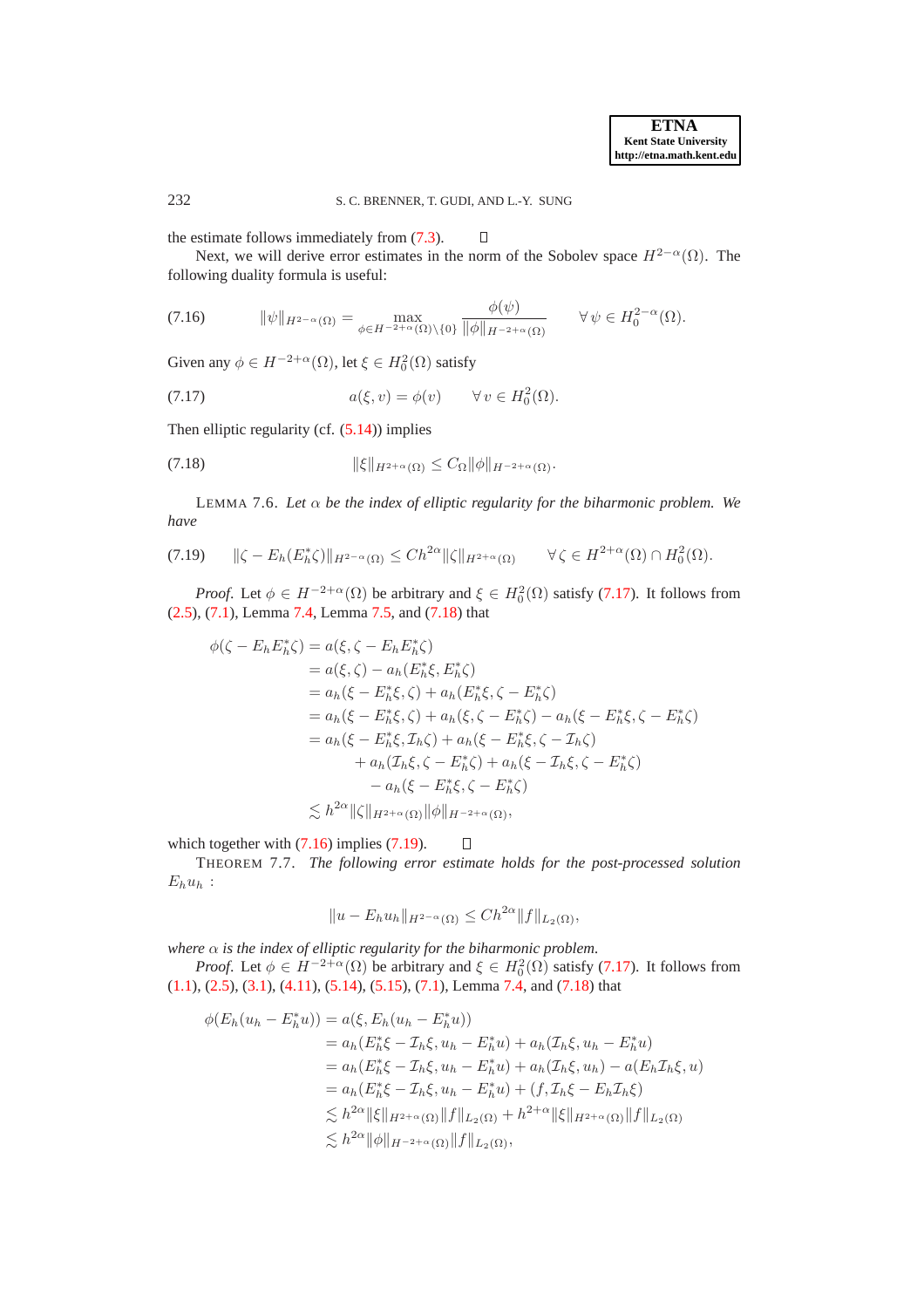which together with  $(7.16)$  implies

$$
||E_h(u_h - E_h^*u)||_{H^{2-\alpha}(\Omega)} \le Ch^{2\alpha} ||f||_{L_2(\Omega)},
$$

and hence, in view of [\(5.14\)](#page-12-1) and Lemma [7.6,](#page-18-4)

$$
||u - E_h u_h||_{H^{2-\alpha}(\Omega)} \le ||u - E_h E_h^* u||_{H^{2-\alpha}(\Omega)} + ||E_h(u_h - E_h^* u)||_{H^{2-\alpha}(\Omega)}
$$
  

$$
\le C h^{2\alpha} ||f||_{L_2(\Omega)}.
$$

The following corollary is immediate.

COROLLARY 7.8. Let  $\alpha$  *be the index of elliptic regularity for the biharmonic problem.* The following error estimate holds for the post-processed solution  $E_h u$ :

<span id="page-19-5"></span><span id="page-19-0"></span>
$$
||u - E_h u_h||_{L_2(\Omega)} \leq Ch^{2\alpha} ||f||_{L_2(\Omega)}.
$$

REMARK 7.9. Since  $\alpha = 1$  when  $\Omega$  is convex, we have

$$
(7.20) \t\t ||u - E_h u||_{L_2(\Omega)} \le ||u - E_h u||_{H^1(\Omega)} \le C h^2 ||f||_{L_2(\Omega)}
$$

for a convex domain Ω.

REMARK 7.10. We see from Theorem [7.1,](#page-14-6) Theorem [7.7,](#page-18-5) and Corollary [7.8](#page-19-0) that the post-processed solution  $E_h u_h$  satisfies all the correct error estimates. Therefore the WOPSIP method is also relevant for computing  $C^1$  solutions of [\(1.1\)](#page-0-0).

We can now establish an  $L_2$  error estimate for the solution  $u_h$  of [\(3.1\)](#page-3-3).

COROLLARY 7.11. *Let* α *be the index of elliptic regularity for the biharmonic problem. We have*

<span id="page-19-4"></span>
$$
||u - u_h||_{L_2(\Omega)} \le Ch^{2\alpha} ||f||_{L_2(\Omega)}.
$$

*Proof.* Using Corollary [4.2,](#page-7-3) [\(5.1\)](#page-9-2), Theorem [5.2,](#page-12-4) and Theorem [7.7,](#page-18-5) we find

$$
||u - u_h||_{L_2(\Omega)} \le ||u - E_h u_h||_{L_2(\Omega)} + ||u_h - E_h u_h||_{L_2(\Omega)}
$$
  
\n
$$
\lesssim h^{2\alpha} ||f||_{L_2(\Omega)} + h^2 ||u_h||_h
$$
  
\n
$$
\lesssim h^{2\alpha} ||f||_{L_2(\Omega)} + h^2 [||u - u_h||_h + |u|_{H^2(\Omega)}]
$$
  
\n
$$
\lesssim h^{2\alpha} ||f||_{L_2(\Omega)} .
$$

Finally, we have a convergence theorem for the modified WOPSIP method (Remark [7.2\)](#page-14-7) when the right-hand side f is in  $H^{-2+\alpha}(\Omega)$ .

THEOREM 7.12. *The following error estimates hold for the modified WOPSIP method*:

<span id="page-19-1"></span>(7.21) 
$$
||u - E_h^* u||_h \leq Ch^{\alpha} ||f||_{H^{-2+\alpha}(\Omega)},
$$

<span id="page-19-2"></span>(7.22) 
$$
||u - E_h E_h^* u||_{H^{2-\alpha}(\Omega)} \leq C h^{2\alpha} ||f||_{H^{-2+\alpha}(\Omega)},
$$

<span id="page-19-3"></span>(7.23) 
$$
||u - E_h^* u||_{L_2(\Omega)} \leq C h^{2\alpha} ||f||_{H^{-2+\alpha}(\Omega)},
$$

*where*  $\alpha$  *is the index of elliptic regularity for the biharmonic problem.* 

*Proof.* The estimates [\(7.21\)](#page-19-1) and [\(7.22\)](#page-19-2) follow directly from [\(5.14\)](#page-12-1), Lemma [7.4,](#page-17-4) and Lemma [7.6.](#page-18-4) Together with Corollary [4.2,](#page-7-3) these estimates imply [\(7.23\)](#page-19-3):

$$
||u - E_h^* u||_{L_2(\Omega)} \le ||u - E_h E_h^* u||_{L_2(\Omega)} + ||E_h E_h^* u - E_h^* u||_{L_2(\Omega)}
$$
  
\n
$$
\le ||u - E_h E_h^* u||_{H^{2-\alpha}(\Omega)} + h^2 ||E_h^* u||_h
$$
  
\n
$$
\le h^{2\alpha} ||u||_{H^{2+\alpha}(\Omega)} + h^2 (||E_h^* u - u||_h + |u|_{H^2(\Omega)})
$$
  
\n
$$
\le h^{2\alpha} ||f||_{H^{-2+\alpha}(\Omega)} . \quad \Box
$$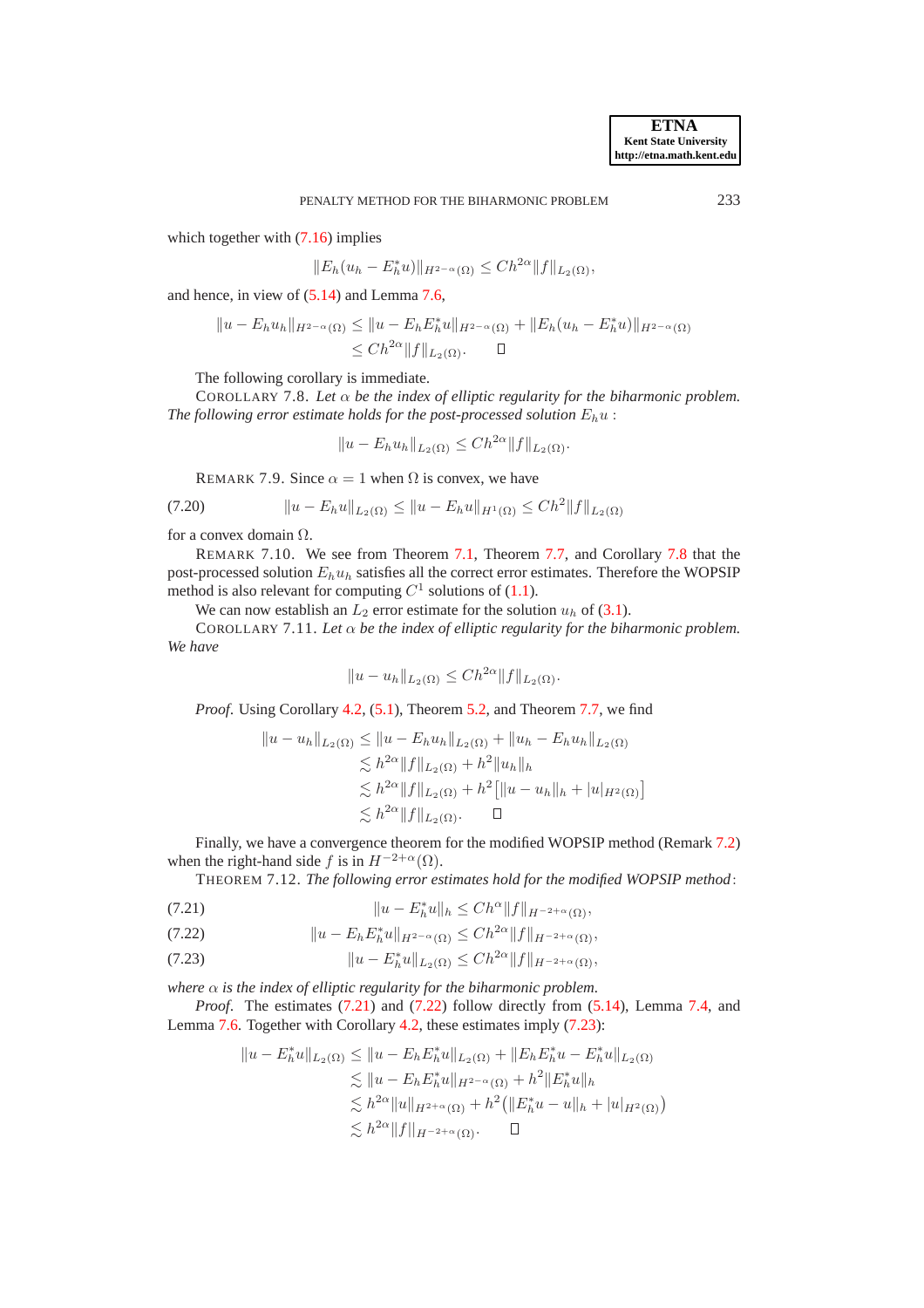<span id="page-20-0"></span>**8. Numerical results.** In this section we report the results of several numerical experiments. For the first set of numerical experiments, we take  $\Omega$  to be the unit square  $(0, 1) \times (0, 1)$ and the exact solution of  $(1.1)$  to be

$$
u(x,y) = 100x^2(1-x)^2y^2(1-y)^2.
$$

We compute the solution  $u_h$  of [\(3.1\)](#page-3-3) on several uniform grids with mesh sizes  $h = 1/2<sup>i</sup>$  for  $i = 1, 2, \dots 5$ . The errors in the energy norm and the  $L_2$  norm together with their orders of convergence are presented in Table [8.1.](#page-20-1) These numerical results clearly match the theoretical results in Theorem [5.2](#page-12-4) and Corollary [7.11.](#page-19-4)

<span id="page-20-1"></span>TABLE 8.1 *Errors and orders of convergence for the WOPSIP method.*

| h.   | $  u-u_h  _h$      | Order  | $  u-u_h  _{L_2(\Omega)}$ | Order  |
|------|--------------------|--------|---------------------------|--------|
| 1/2  | 17.197247559437201 |        | 1.716371062750962         |        |
| 1/4  | 7.101544418782296  | 1.2759 | 0.277965054420832         | 2.6263 |
| 1/8  | 3.201633853279419  | 1.1493 | 0.058037854904340         | 2.2598 |
| 1/16 | 1.537650668307142  | 1.0580 | 0.013567912004911         | 2.0967 |
| 1/32 | 0.758213520169036  | 1.0200 | 0.003314694892577         | 2.0332 |

For comparison, we compute the solutions of the Morley nonconforming method on the same grids and tabulate the errors and their orders of convergence in Table [8.2.](#page-20-2) It is evident that the magnitudes of the errors of these two methods are similar.

TABLE 8.2 *Errors and order of convergence for the Morley nonconforming method.*

<span id="page-20-2"></span>

| h.   | $  u-u_h  _h$     | order  | $  u-u_h  _{L_2(\Omega)}$ | order  |
|------|-------------------|--------|---------------------------|--------|
| 1/2  | 6.977229062890963 |        | 0.323439329204391         |        |
| 1/4  | 4.774226099723017 | 0.5474 | 0.141179892106251         | 1.1960 |
| 1/8  | 2.628590625177154 | 0.8610 | 0.041796714441572         | 1.7561 |
| 1/16 | 1.354472363700791 | 0.9566 | 0.011013849766270         | 1.9241 |
| 1/32 | 0.682957077321058 | 0.9879 | 0.002795365814910         | 1.9782 |

We also compute the post-processed solution  $E_h u_h$  and present the  $L_2$  error and the order of convergence in Table [8.3.](#page-20-3) These numerical results match the theoretical estimate [\(7.20\)](#page-19-5). Table [8.4](#page-21-0) contains the condition number of the preconditioned system  $B_h^{-1}A_h$  and its order

<span id="page-20-3"></span>TABLE 8.3 *Error and order of convergence for the post-processed solution.*

| h.   | $  u - E_h u_h  _{L_2(\Omega)}$ | Order  |
|------|---------------------------------|--------|
| 1/2  | 1.695407290104347               |        |
| 1/4  | 0.276528870979329               | 2.6161 |
| 1/8  | 0.058428415656511               | 2.2427 |
| 1/16 | 0.013603479656276               | 2.1027 |
| 1/32 | 0.003317111091565               | 2.0360 |

of growth (in terms of  $h^{-1}$ ). The order of growth is clearly 4, as predicted by Lemma [3.5.](#page-5-5)

For the second set of numerical experiments we take  $\Omega$  to be the L-shaped domain  $(-1, 1)^2 \setminus ([0, 1) \times (-1, 0])$ , and consider the model problem  $(1.1)$  on  $\Omega$  with the following singular solution [\[21](#page-23-20), p.107]:

$$
u(r,\theta) = (r^2 \cos^2 \theta - 1)^2 (r^2 \sin^2 \theta - 1)^2 r^{(1+z)} g(\theta),
$$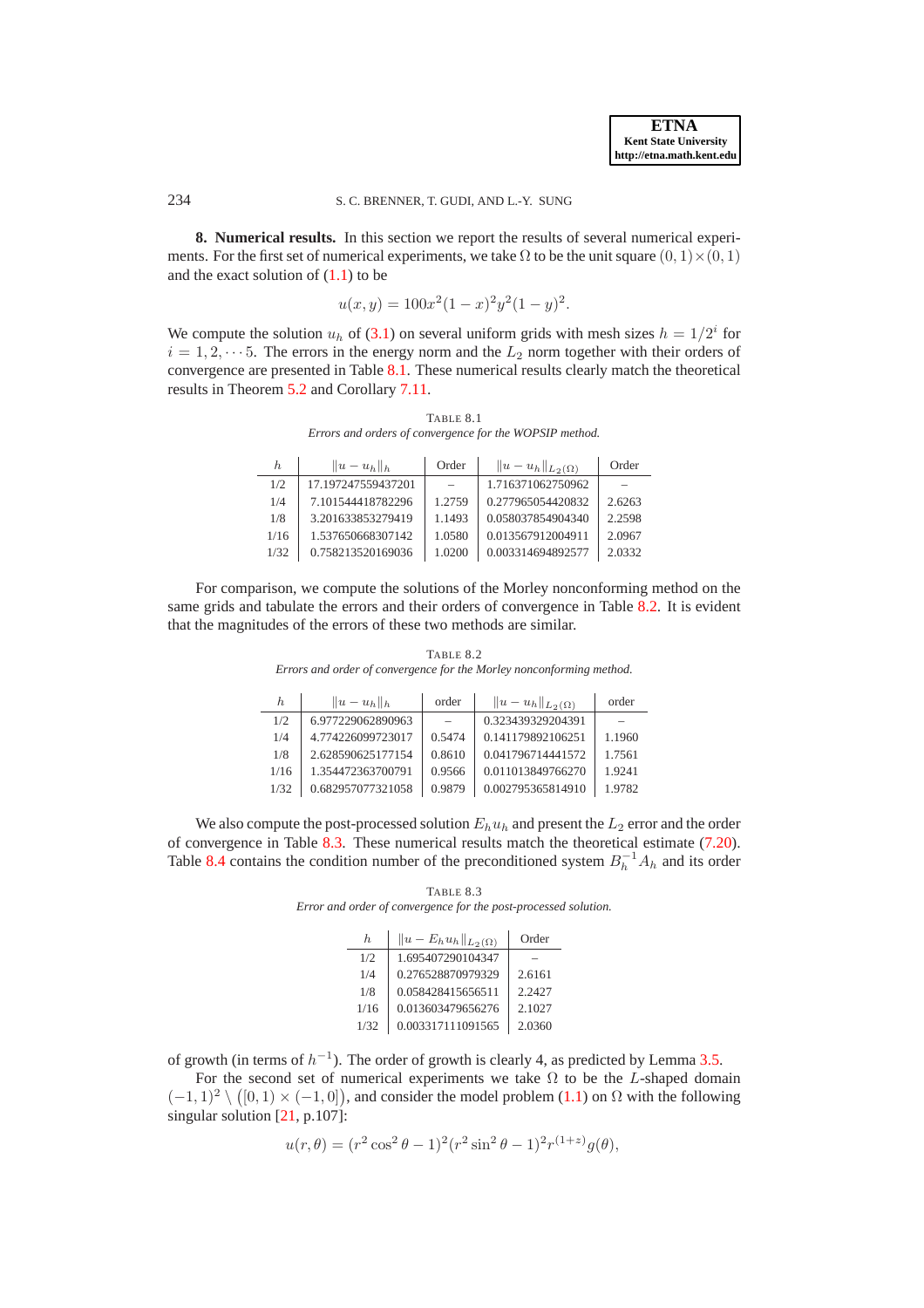### PENALTY METHOD FOR THE BIHARMONIC PROBLEM 235

| BL.<br>н. |
|-----------|
|-----------|

<span id="page-21-0"></span>*Condition numbers of the preconditioned system and orders of growth.*

| h.   | Condition number of $B_h^{-1}A_h$ | Order of growth |
|------|-----------------------------------|-----------------|
| 1/2  | 2.127683603246884e+001            |                 |
| 1/4  | 4.501699323404198e+001            | 1.0812          |
| 1/8  | 2.910422778240135e+002            | 2.6927          |
| 1/16 | 3.526267672393217e+003            | 3.5988          |
| 1/32 | 5.927291290250981e+004            | 4.0712          |

where  $z = 0.544483736782464$  is a noncharacteristic root of  $\sin^2(z\omega) = z^2 \sin^2(\omega)$  with  $\omega = \frac{3\pi}{2},$ 

$$
g(\theta) = \left[\frac{1}{z-1}\sin((z-1)\omega) - \frac{1}{z+1}\sin((z+1)\omega)\right]
$$

$$
\times \left[\cos((z-1)\theta) - \cos((z+1)\theta)\right]
$$

$$
-\left[\frac{1}{z-1}\sin((z-1)\theta) - \frac{1}{z+1}\sin((z+1)\theta)\right]
$$

$$
\times \left[\cos((z-1)\omega) - \cos((z+1)\omega)\right],
$$

and  $(r, \theta)$  are the polar coordinates. We compute the discrete solution  $u_k$  on a sequence of adaptive meshes  $\mathcal{T}_k$  generated by bisecting the marked triangles and edges of  $\mathcal{T}_{k-1}$ , where the triangles and edges are marked according to the bulk criteria of Dörfler [[18](#page-23-22)]. The error estimator captures the singularities of the solution throughout the mesh refinement process; cf. Figure [8.1.](#page-21-1)



<span id="page-21-1"></span>FIGURE 8.1. *Adaptive mesh after 30 refinement steps.*

The energy error and the error estimator are plotted against the number of dofs in the log-log plot in Figure [8.2,](#page-22-1) which demonstrates that the error estimator is reliable (Theorem [6.1\)](#page-13-6) and that the performance of the adaptive algorithm is optimal.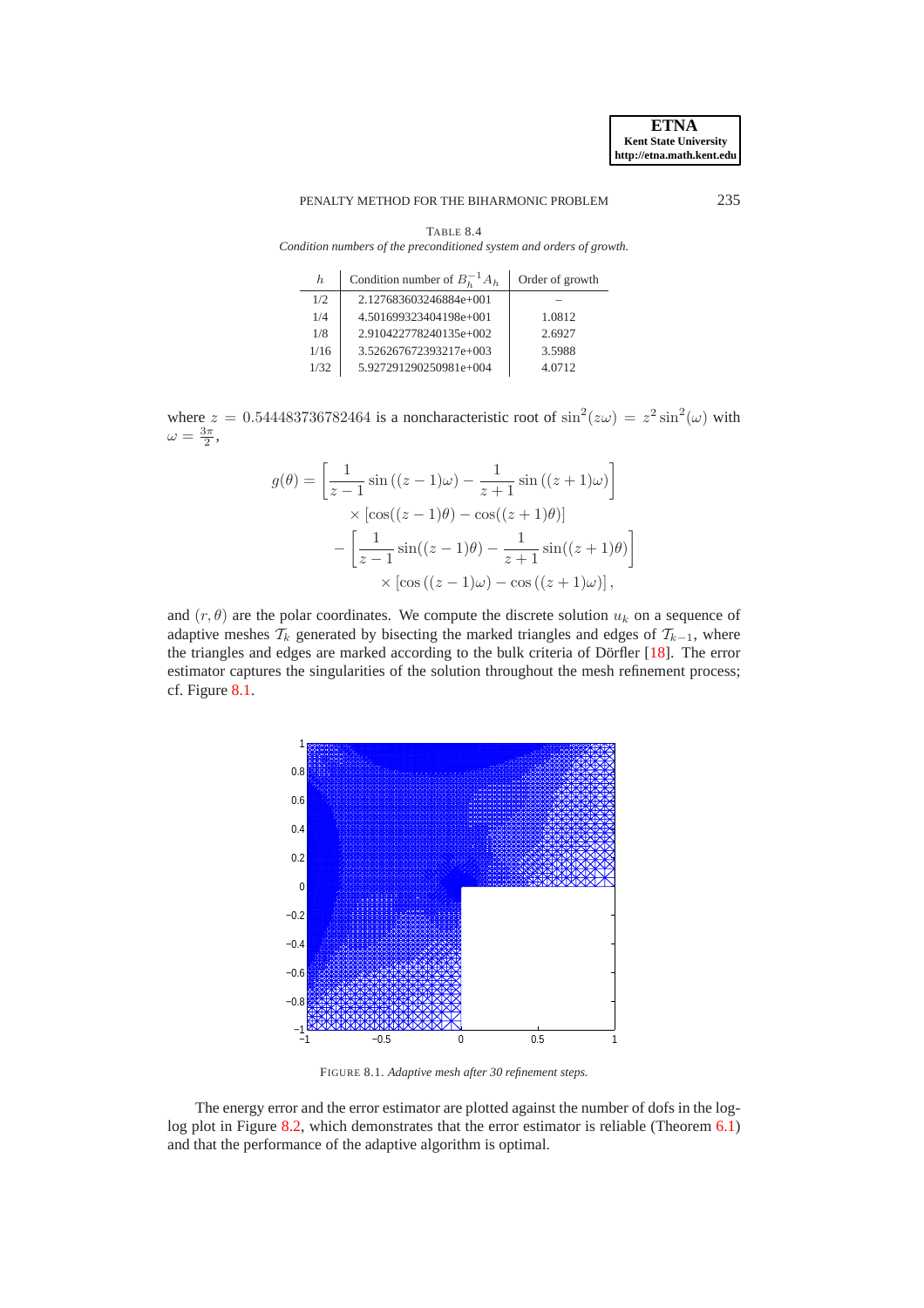

<span id="page-22-1"></span>FIGURE 8.2. *Error and estimator for the problem on the* L*-shaped domain.*

The efficiency index given by  $\eta_h/||u - u_h||_h$  is computed as a function of the number of dofs and then plotted in Figure [8.3,](#page-22-2) which shows that the error estimator is efficient (Theorem [6.2\)](#page-13-7).



<span id="page-22-2"></span><span id="page-22-0"></span>FIGURE 8.3. *Efficiency of the error estimator for the problem on the* L*-shaped domain.*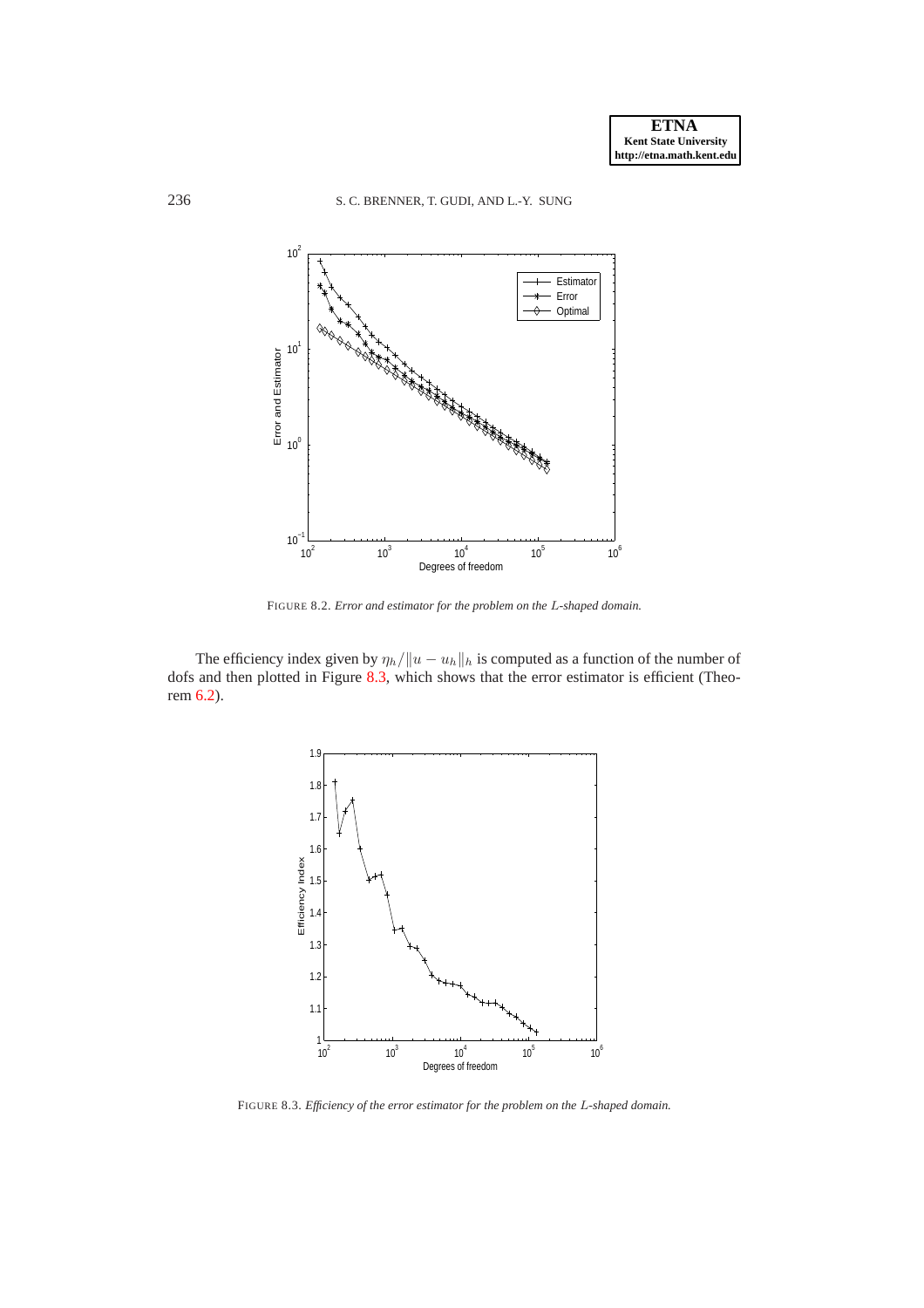**9. Concluding remarks.** Even though the number of dofs of the WOPSIP method is three times the number of dofs of the classical Morley nonconforming method, the intrinsic parallelism of the WOPSIP method can potentially be exploited to result in a much faster algorithm. As a first step, we have shown in this paper that the performance of the WOPSIP method is similar to the performance of the Morley method in terms of the magnitudes of the discretization errors, and that reliable and efficient error estimators are available for adaptive solvers.

The WOPSIP method developed in this paper can be applied to general fourth order problems. It can also be applied to a fourth order singular perturbation problem of the form  $\epsilon^2 \Delta^2 u - \Delta u = f$ , provided the second order term is correctly discretized as in [\[30](#page-24-5)]. The WOPSIP approach can also be used to construct an intrinsically parallel version of the Nilssen-Tai-Winther finite element method [\[24\]](#page-24-6) that is designed to handle fourth order singular perturbation problems. Research in this direction will be reported elsewhere.

#### **REFERENCES**

- <span id="page-23-3"></span>[1] R. ADAMS AND J. FOURNIER, *Sobolev Spaces*, second ed., Academic Press, New York, 2003.
- <span id="page-23-16"></span>[2] M. AINSWORTH AND J. T. ODEN, *A Posteriori Error Estimation in Finite Element Analysis*, Wiley-Interscience, New York, 2000.
- <span id="page-23-5"></span>[3] J. ARGYRIS, I. FRIED, AND D. SCHARPF, *The TUBA family of plate elements for the matrix displacement method*, Aeronaut J., 72 (1968), pp. 701–709.
- <span id="page-23-21"></span>[4] J. BERGH AND J. LÖFSTRÖM, *Interpolation Spaces*, Springer, Berlin, 1976.
- <span id="page-23-17"></span>[5] H. BLUM AND R. RANNACHER, *On the boundary value problem of the biharmonic operator on domains with angular corners*, Math. Methods Appl. Sci., 2 (1980), pp. 556–581.
- <span id="page-23-10"></span>[6] J. BRAMBLE AND S. HILBERT, *Estimation of linear functionals on Sobolev spaces with applications to Fourier transforms and spline interpolation*, SIAM J. Numer. Anal., 7 (1970), pp. 113–124.
- <span id="page-23-13"></span>[7] S. BRENNER, *Two-level additive Schwarz preconditioners for nonconforming finite element methods*, Math. Comp., 65 (1996), pp. 897–921.
- <span id="page-23-12"></span>[8]  $\longrightarrow$ , *Convergence of nonconforming multigrid methods without full elliptic regularity*, Math. Comp., 68 (1999), pp. 25–53.
- <span id="page-23-0"></span>[9] S. BRENNER, T. GUDI, L. OWENS, AND L.-Y. SUNG, *An intrinsically parallel finite element method*, J. Sci. Comput., 40 (2009), pp. 27–50.
- <span id="page-23-1"></span>[10] S. BRENNER, T. GUDI, AND L.-Y. SUNG, *A posteriori error control for a weakly over-penalized symmetric interior penalty method*, J. Sci. Comput., 40 (2009), pp. 37–50.
- <span id="page-23-14"></span>[11]  $\_\_\_\_$ , An a posteriori error estimator for a quadratic  $C^0$  interior penalty method for the biharmonic prob*lem*, IMA J. Numer. Anal., 30 (2010), pp. 777–798.
- <span id="page-23-2"></span>[12] S. BRENNER, L. OWENS, AND L.-Y. SUNG, *A weakly over-penalized symmetric interior penalty method*, Electron. Trans. Numer. Anal., 30 (2008), pp. 107–127, <http://etna.mcs.kent.edu/vol.30.2008/pp107-127.dir>.
- <span id="page-23-8"></span>[13] S. BRENNER AND L. SCOTT, *The Mathematical Theory of Finite Element Methods*, third ed., Springer, New York, 2008.
- <span id="page-23-9"></span>[14] S. BRENNER, K. WANG, AND J. ZHAO, *Poincaré-Friedrichs inequalities for piecewise*  $H^2$  *functions*, Numer. Funct. Anal. Optim., 25 (2004), pp. 463–478.
- <span id="page-23-6"></span>[15] P. CIARLET, *Sur l'élément de Clough et Tocher*, RAIRO Anal. Numér., 8 (1974), pp. 19–27.
- <span id="page-23-4"></span>[16] , *The Finite Element Method for Elliptic Problems*, North-Holland, Amsterdam, 1978.
- <span id="page-23-18"></span>[17] M. DAUGE, *Elliptic Boundary Value Problems on Corner Domains,* Lecture Notes in Mathematics 1341, Springer, Berlin-Heidelberg, 1988.
- <span id="page-23-22"></span>[18] W. DÖRFLER, *A convergent adaptive algorithm for Poisson's equation*, SIAM J. Numer. Anal., 33 (1996), pp. 1106–1124.
- <span id="page-23-11"></span>[19] T. DUPONT AND R. SCOTT, *Polynomial approximation of functions in Sobolev spaces*, Math. Comp., 34 (1980), pp. 441–463.
- <span id="page-23-19"></span>[20] P. GRISVARD, *Elliptic Problems in Non Smooth Domains*, Pitman, Boston, 1985.
- <span id="page-23-20"></span>[21] , *Singularities in Boundary Value Problems*, Masson, Paris, 1992.
- <span id="page-23-15"></span>[22] T. GUDI, *A new error analysis for discontinuous finite element methods for linear elliptic problems*, Math. Comp., 79 (2010), pp. 2169–2189.
- <span id="page-23-7"></span>[23] L. MORLEY, *The triangular equilibrium problem in the solution of plate bending problems*, Aeronaut. Q., 19 (1968), pp. 149–169.